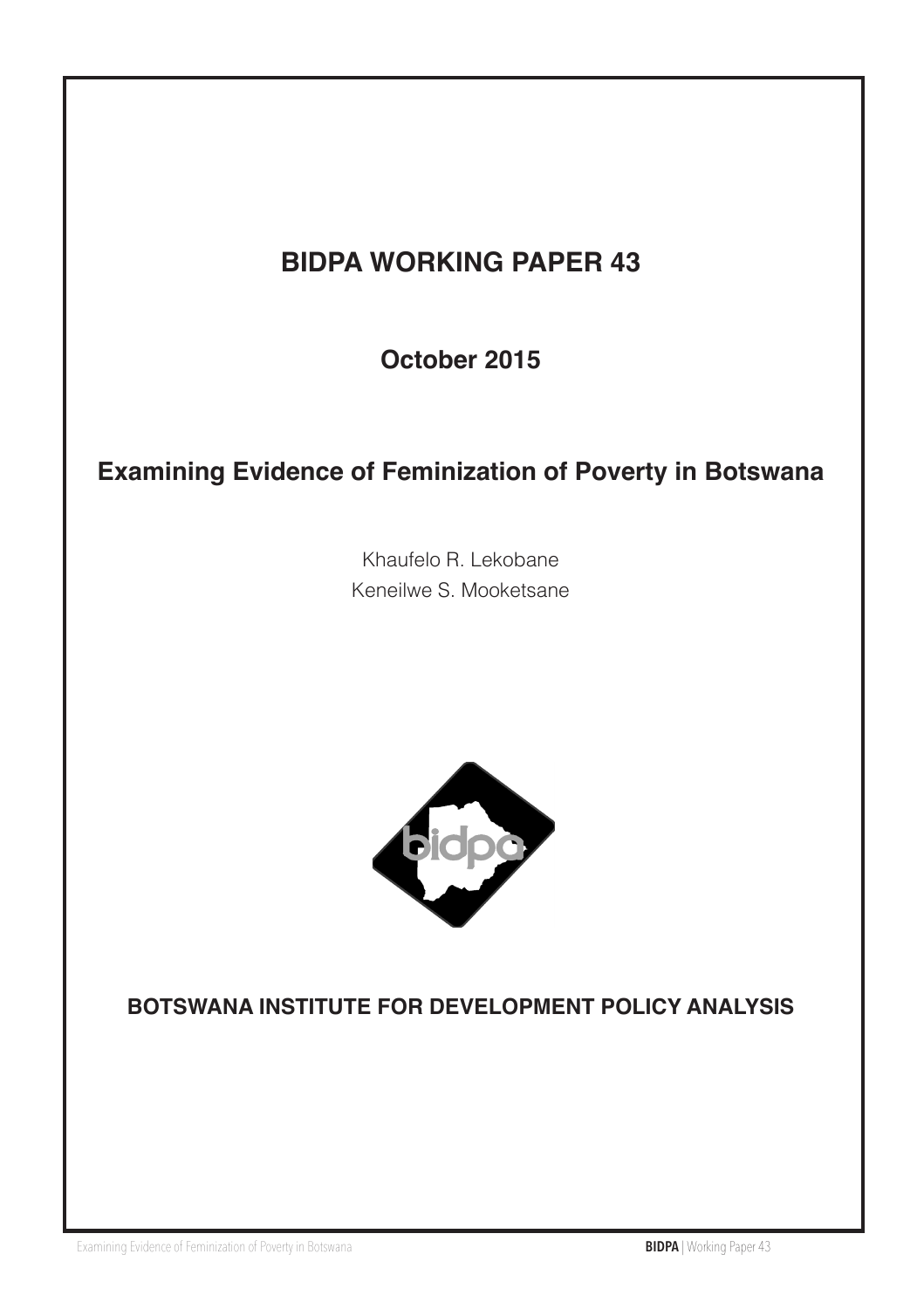#### **BIDPA**

The Botswana Institute for Development Policy Analysis (BIDPA) is an independent trust, which started operations in 1995 as a non-governmental policy research institution. BIDPA's mission is to inform policy and build capacity through research and consultancy services.

BIDPA is funded by the Government of Botswana.

#### **BIDPA Working Paper Series**

The series comprises of papers which reflect work in progress or limited research efforts, which may be of interest to researchers and policy makers, or of a public education character. Working papers may already have been published elsewhere or may appear in other publications.

**Khaufelo R. Lekobane** is a Research Fellow at the Botswana Institute for Development Policy Analysis

**Keneilwe S. Mooketsane** is a Lecturer in the Department of Political and Administrative Studies at the University of Botswana

#### **ISBN: 978-99968-451-1-6**

© Botswana Institute for Development Policy Analysis, 2015

#### **Disclaimer**

The views expressed in this document are entirely those of the authors and do not necessarily reflect the official opinion of BIDPA.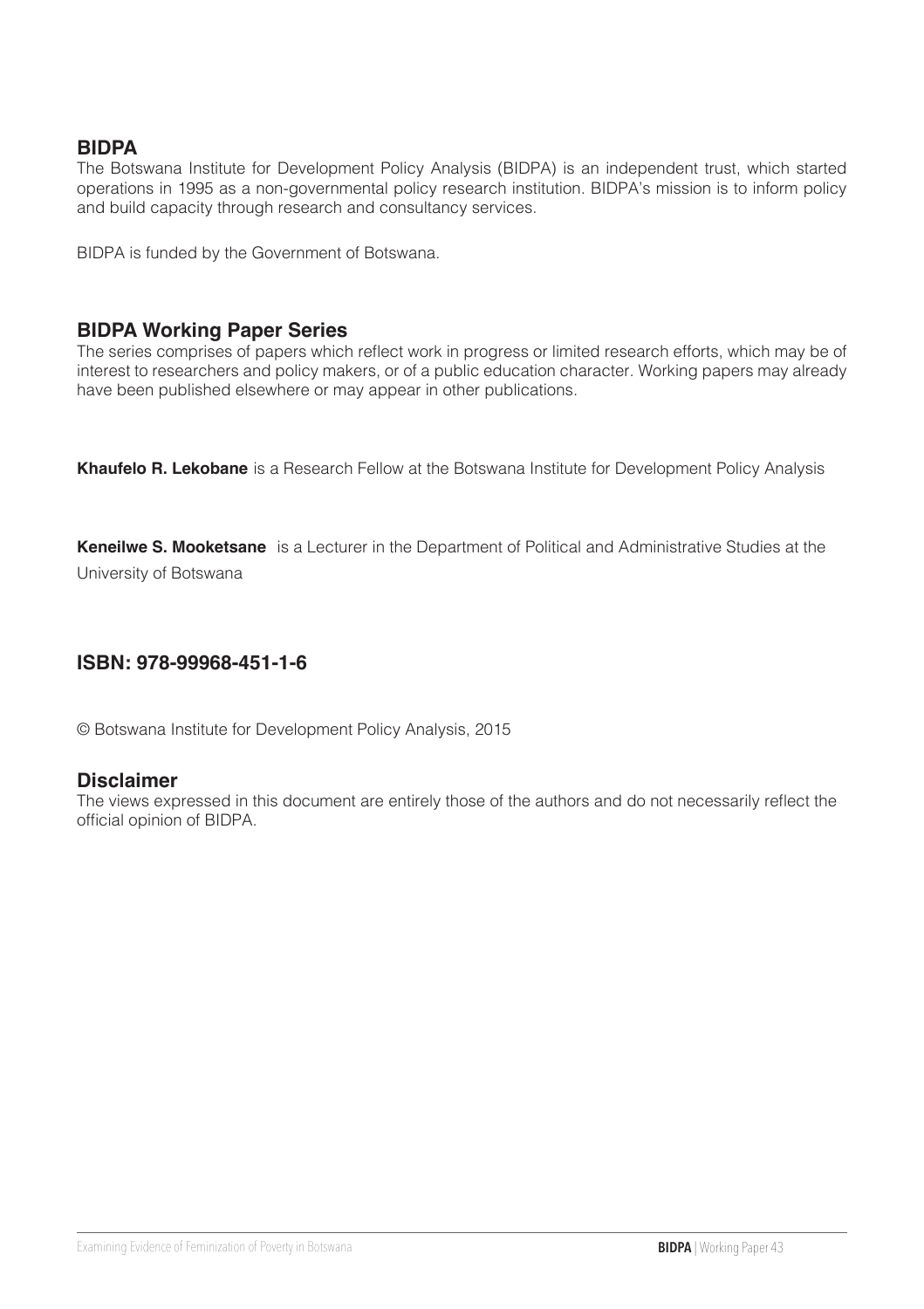# **Table of Contents**

| <b>ACKNOWLEDGEMENTS</b>                | iv             |
|----------------------------------------|----------------|
| <b>ABSTRACT</b>                        | $\mathsf{V}$   |
| 1. INTRODUCTION                        | 1              |
| 2. BACKGROUND                          | $\mathcal{P}$  |
| 3. EVIDENCE OF FEMINIZATION OF POVERTY | 3              |
| 4. METHODOLOGY AND DATA                | $\overline{4}$ |
| 5. RESULTS AND DISCUSSIONS             | 5              |
| 6. CONCLUSIONS AND POLICY IMPLICATIONS | 8              |
| <b>REFERENCES</b>                      | 10             |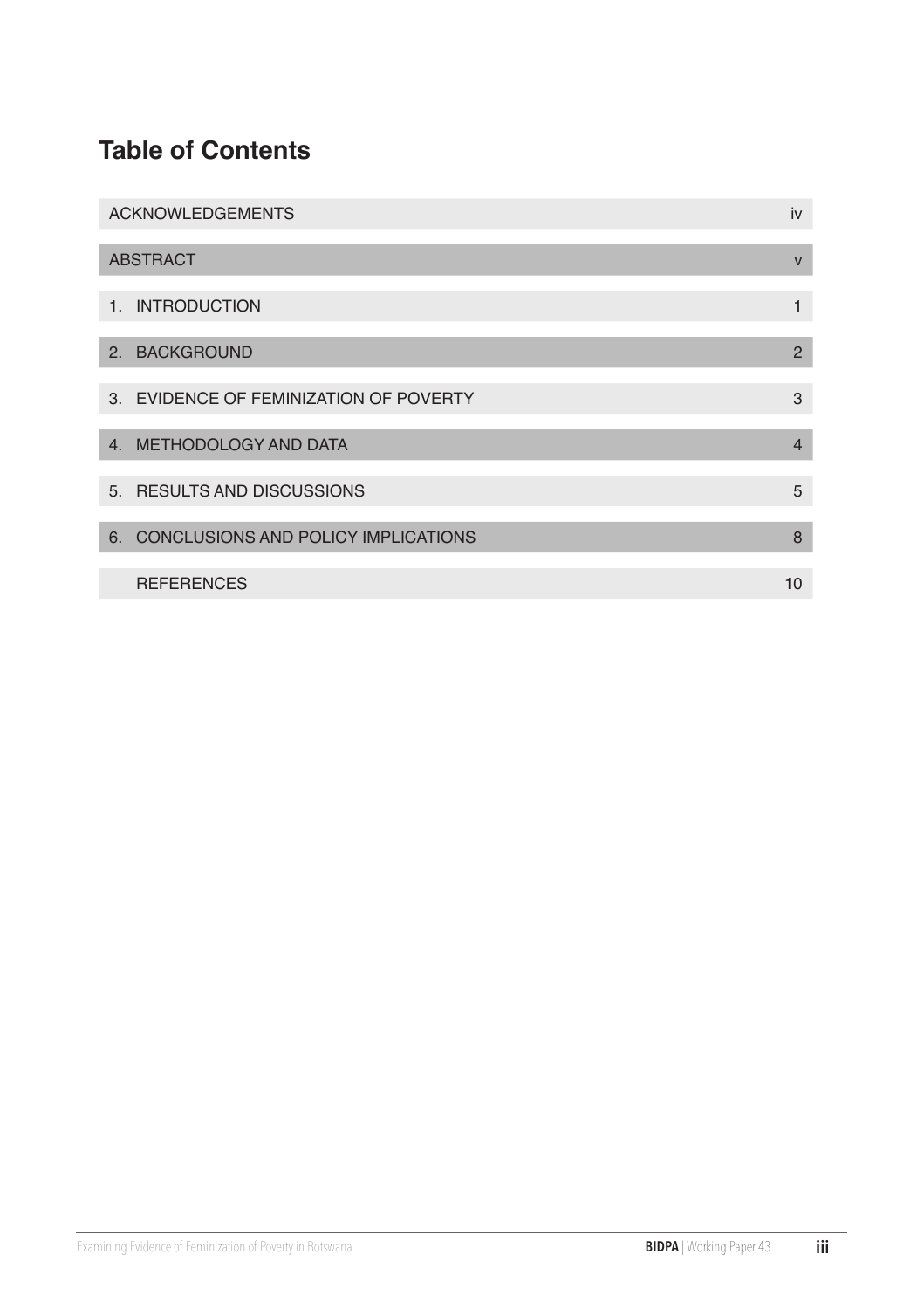### **Acknowledgements**

The authors would like to acknowledge the invaluable comments of Monica Seemule on an earlier version of this paper. We would also like to express our gratitude to Dr Tebogo B. Seleka, Executive Director of BIDPA, for his invaluable guidance and suggestions in improving this paper. The authors would like to thank BIDPA staff for their comments during the seminar presentation of this paper. Lastly, we would like to thank Statistics Botswana for providing the 2002/03 HIES and 2009/10 BCWIS datasets used in this paper.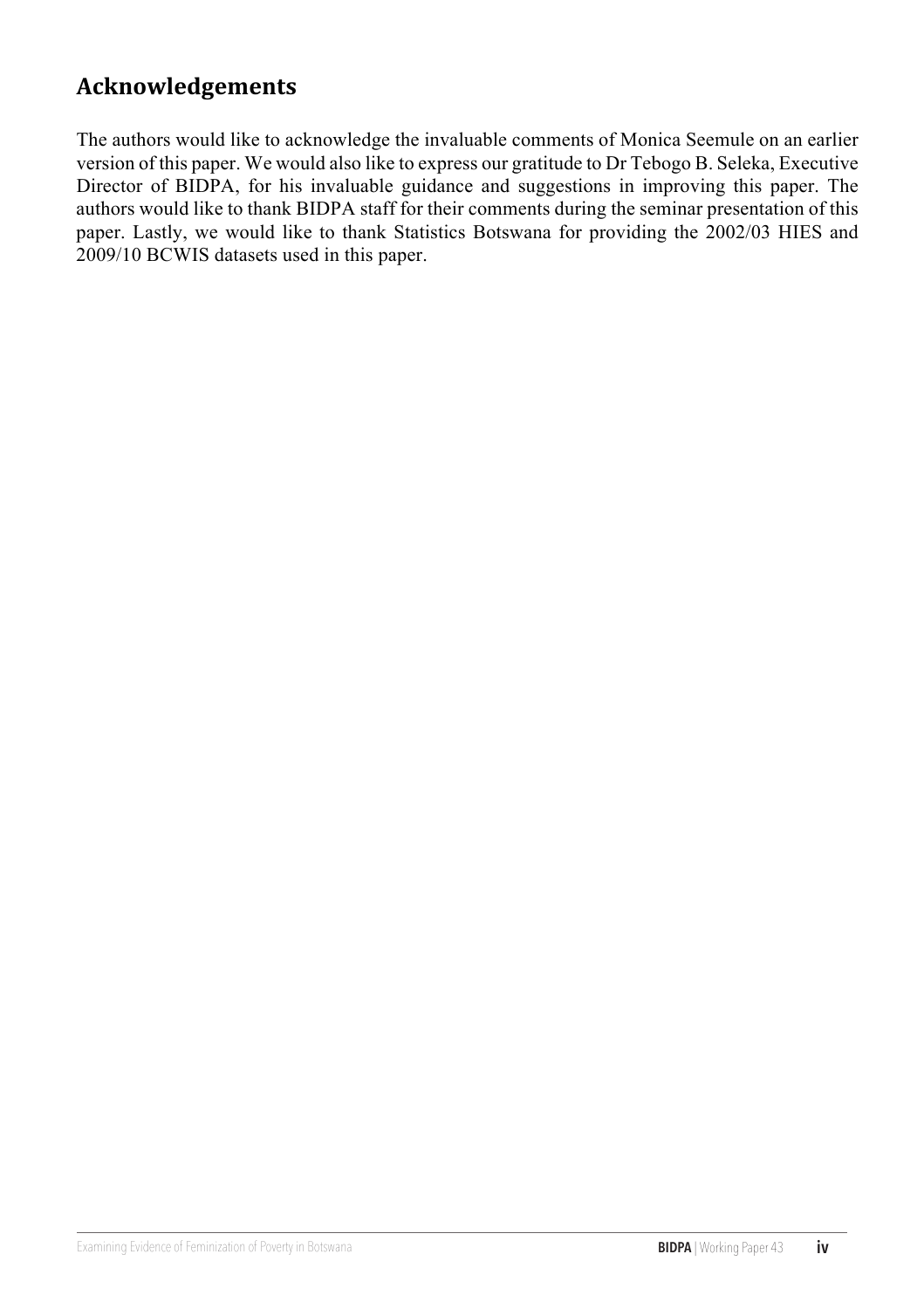## **Abstract**

Poverty in Botswana is more pronounced in female-headed households (FHHs) especially those residing in rural areas where employment opportunities are limited. Similarly, the proportion of the FHHs to the total poor increased between 2002/03 and 2009/10. However, no study has so far analyzed whether feminization of poverty has occurred. This paper therefore, examines feminization of poverty in Botswana using the 2009/10 Botswana Core Welfare Indicator Survey and the 2002/03 Household Income and Expenditure Survey datasets. The results indicate no evidence of feminization of poverty (at both national and regional levels). However, the results reveal evidence of feminization of poverty amongst the married couples, the widowed, the divorced, the unemployed, those working in own farms and the self-employed. Therefore, public policy should focus on gender sensitive poverty alleviation strategies, with specific focus on the vulnerable FHHs, especially the divorced/separated and the widowed, in order to fully address the feminization of poverty amongst these groups.

### **JEL Classification**: I32, J16

**Keywords**: Botswana; feminization of poverty; female headed household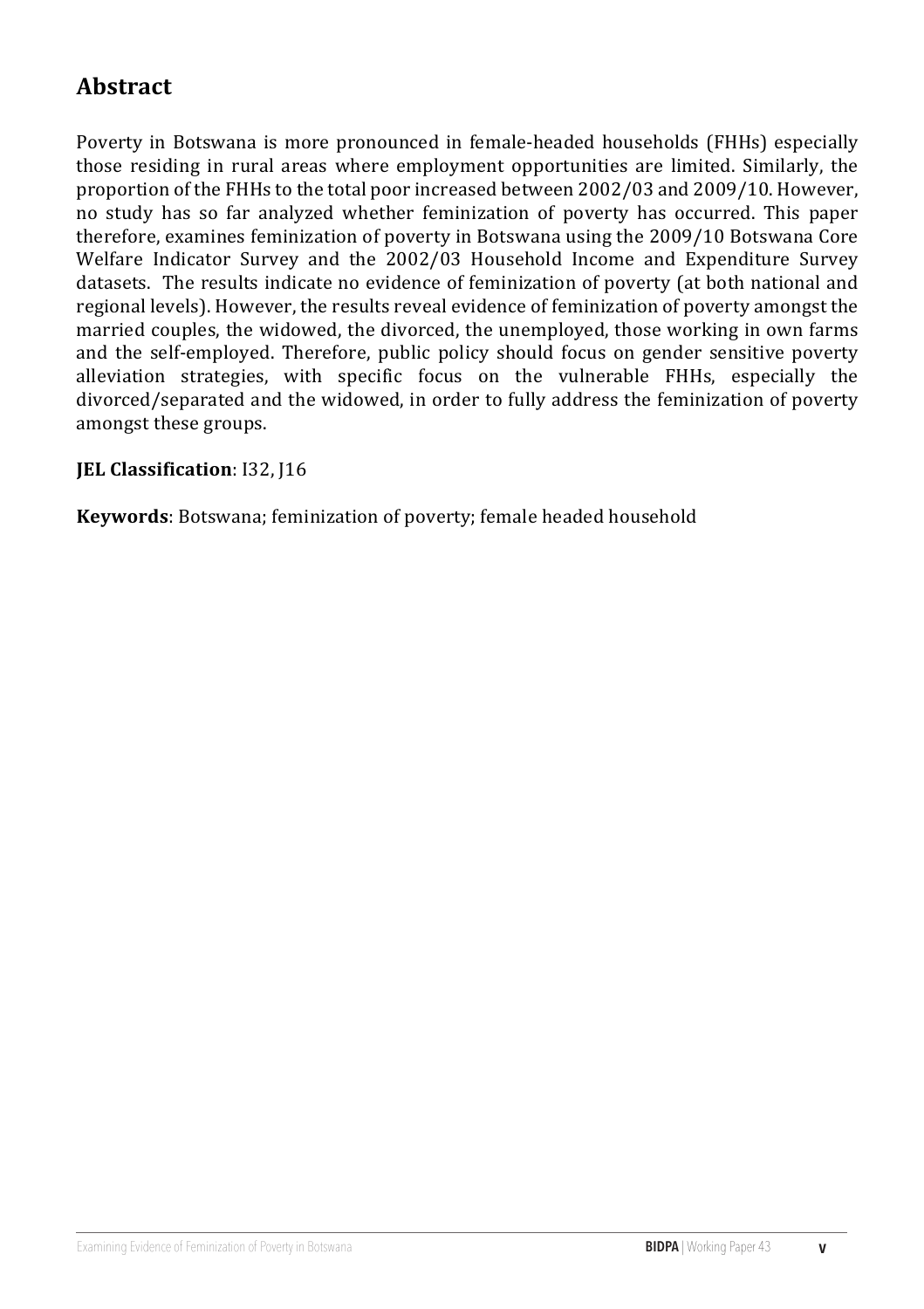## **1. INTRODUCTION**

The concept of feminization of poverty has been widely investigated by both scholars and researchers in both developed and developing countries. The majority of these studies concluded that women have consistently constituted a larger proportion of the poor population than men and that women accounted for a larger proportion of the growing percentage of the world's poor. The occurrence of feminization of poverty in the world has also been widely acknowledged amongst women advocates (Medeiros & Costa, 2008). For example, the 1995 Beijing Platform for Action identified the eradication of the persistent and increasing burden of poverty on women as one of the critical areas of concern requiring special attention by the international community, governments and civil society (Medeiros  $&$ Costa, 2008). Similarly, United Nations Commission on the Status of Women has prioritized the issue of women and poverty and has urged all the UN member states and the international community to mainstream gender perspectives in all their poverty eradication policies and programmes (UN, 1996; 2000; 2003).

The Government of Botswana also made a commitment to the course of women, and to mainstream gender perspectives into laws, policies, development frameworks and programme initiatives across sectors. In order to achieve this, the Botswana Government established the Gender Affairs Department in 2013 (replacing Women's Affairs Department), a department solely dedicated to gender issues. Similarly, the government of Botswana has prioritized poverty eradication as one of its key areas of focus (President Ian Khama's 2008 Inaugural Address, State of the nation address 2008), a shift from the previous poverty reduction stand. This was informed by the government's intention to surpass the Millennium Development Goal target of reducing extreme poverty by half in 2015 (Republic of Botswana, 2012). Consequently, there has been increased commitment and strong drive from the leadership in so far as poverty eradication is concerned. The designated poverty eradication programmes are led and run from the Office of the President since they are a high priority to the government.

Notwithstanding this, poverty still poses a serious challenge, especially amongst FHHs and women residing in rural areas where employment opportunities are limited. Despite the greater incidence of poverty amongst FHHs and women in Botswana, poverty is still not sufficiently analyzed through a gender lens. Moreover, no study has so far analyzed whether feminization of poverty has occurred in Botswana, and this constitutes the first attempt at investigating the subject in the country. This paper therefore examines whether or not feminization of poverty has occurred in Botswana between 2002/03 and 2009/10. We define feminization of poverty as an increase in the levels of poverty amongst FHHs relative to the levels for male headed households (MHHs) (Medeiros & Costa, 2008). This definition should not be confused with the prevalence of higher levels of poverty among FHHs, since feminization is a process, whereas "higher level of poverty" is a state. Similarly, feminization is a relative concept based on comparison of FHHs and MHHs and does not imply an absolute worsening in poverty among FHHs. Our study is limited to the monetary approach of poverty in measuring feminization of poverty.

 $\overline{1}$ The rest of the paper is organized as follows. Section 2 provides a brief background. Section 3 provides the literature on evidence of feminization of poverty while section 4 discusses the methodology and data. In section 5, the paper presents and discusses the results. Section 6 concludes and provides policy implications.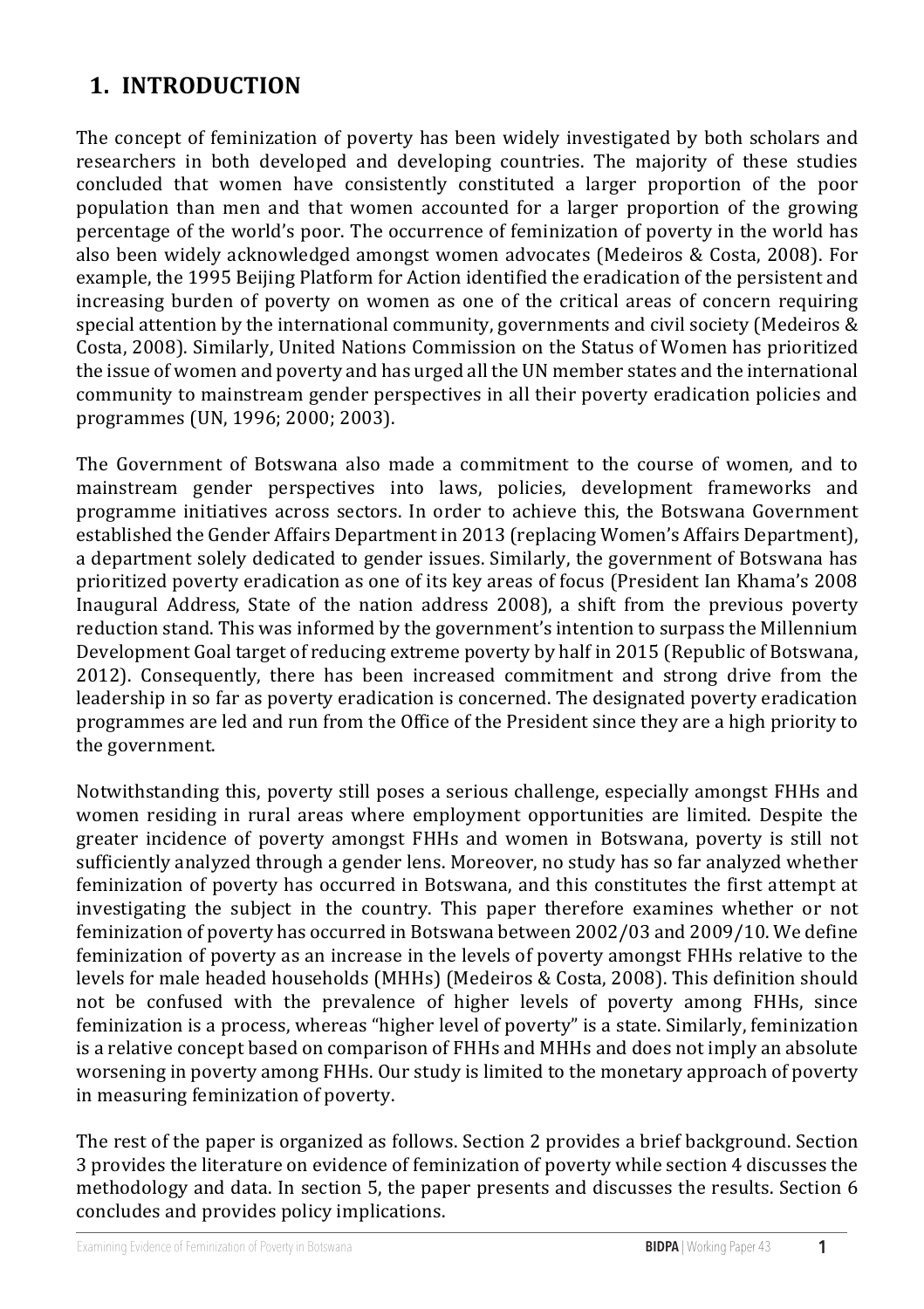## **2. BACKGROUND**

Botswana has remarkably transcended from amongst the poorest countries in the world to a middle income country. The country has since independence in 1966, prospered and enjoyed economic growth and development as well as political stability. Over the years, Botswana has maintained Africa's top position in transparency and good governance indexes, and it is deemed a shining beacon of democracy on the continent. Despite such progress and accolades, Botswana has a high income inequality with the Gini index estimated at 0.645 in 2009/2010, placing the country amongst the most unequal in terms of disposable income (Statistics Botswana, 2013). According to the 2014 World Economic Forum report, Botswana ranked 51 out of the 142 countries, placing it higher than South Africa and Namibia (at position 17 and 44, respectively), with regard to the Global Gender Gap Index (GGI) (WEF,  $2014$ <sup>[1]</sup>. Similarly, according to the Gender Inequality Index (GII), Botswana ranked higher (position 100) than South Africa (position 99) and Namibia (position 87) out of 187 countries (UNDP, 2013)2. 

Poverty in Botswana is more pronounced in FHHs, especially those residing in rural areas where employment opportunities are limited and is also higher amongst women in general (Statistics Botswana, 2013; Lekobane and Seleka, 2014). Although overall income poverty has been on the decline, the total share of the poor has been dominated by women. For example, FHHs accounted for about 54 percent of the total poor in 2002/03 and the figure had increased to about 60 percent by 2009/10 (CSO, 2008; Statistics Botswana, 2013). Moreover, the total decline in household poverty was higher (56.2 percent) for the MHHs compared to FHHs (45.1 percent). The high incidences of poverty amongst women could be an indication that poverty alleviation programs are not effective in targeting the most vulnerable. It could also be an indication of the failure in the system to redistribute resources and opportunities fairly and equitably. One of the key contributing factors is that women constitute the majority of the unemployed, both in rural and urban Botswana. For example, in 2009/10, the female unemployment rate stood at 21.4 percent, compared to 14.6 percent for males (Statistics Botswana, 2013).

Poverty is a global challenge experienced in both developed and developing countries, and manifests itself in multiple ways. It has various dimensions and can be addressed variably. Due to socio-cultural and political issues in Botswana, women bear the brunt of poverty more than men for several reasons. For example, Botswana is said to have a society and a legal system which are highly discriminatory to women (Scribner & Lambert, 2010). Furthermore, Botswana has been defined as a highly patriarchal society, and Tswana culture tends to disadvantage women over men. Within customary marriages, property remains subject to the husband's control as head of the family (Mogwe, 2013). The effects of historic inequalities experienced by women bear negative consequences on their current status. Historically and culturally entrenched inequalities in access to opportunities, resources and power are bound to trail progressive regulatory reforms; furthermore, it will take time for reforms to fully undo such inequalities (UN, 2010).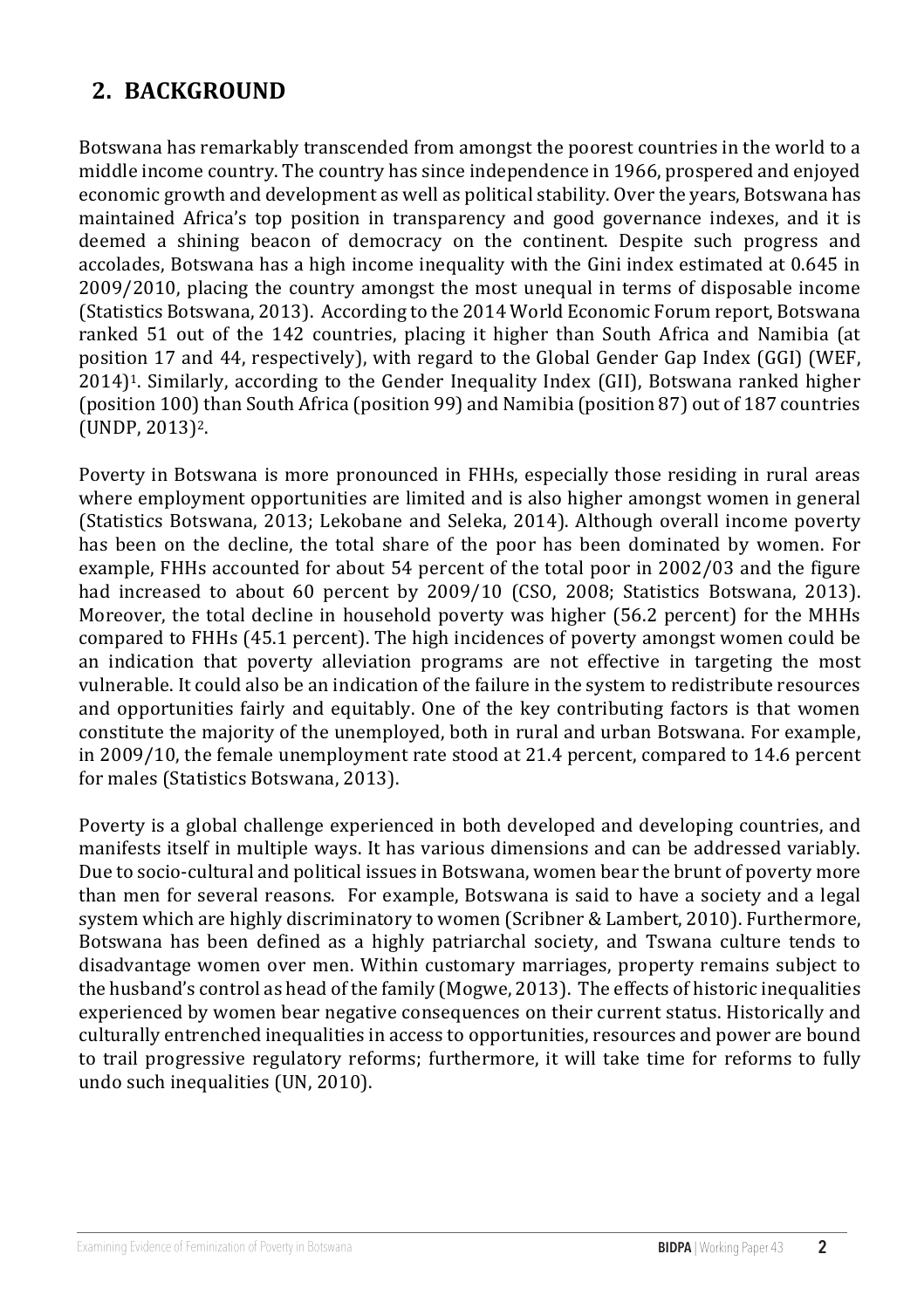The government of Botswana equally acknowledges that "more remains to be done to advance the rights of women and girls and to reverse the deeply and long entrenched inequalities emanating from patriarchal systems and discriminatory cultural practices" (Gender Affairs Department, 2014, pp.10). Women in Botswana have limited access and control to productive resources. Ownership of land, boreholes and livestock (which are considered key assets in the Tswana community and culture) is skewed in favour of men (UN, 2010). The customary law gives more access and control of land to men. However, a precedent was set through the *Mmusi and Others vs Ramantele* case, where four women challenged the Ngwaketse customary law ruling which allowed for the youngest son to inherit the family home, stating that it infringed on their constitutional right to equality (Jonas, 2013). The High Court overturned the decision of the Customary Court, ruling in favour of the women. 

Representation of women in Political decision making institutions such as parliament is poor and on the decline. The ratio of women in parliament declined from 18 percent in 1999 to 7 percent in 2009 (Mooketsane, 2014). Following the most recent 2014 national elections, representation of women in parliament has not improved and remains at 7 percent. The poor representation of women in parliament means that women are not well represented in a platform where key decisions affecting their lives are made. Equality, inclusion and participation of all groups in decision making and democratic governance are important tenants of a democracy.

Despite the challenges, the country has made progress in some areas such as amendments of policies and laws which were discriminatory to women. The abolition of the Marital Power Act of 2004, which made wives minors to their husbands, was a progressive legal reform and an accomplishment in removing statutory subordination of women to men (MLHA, 2014). According to the 2010 Millennium Development Goals Report, Botswana has achieved parity in primary and secondary education and the share of women in decision-making positions in public and private sectors has grown (UN, 2010).

### **3. EVIDENCE OF FEMINIZATION OF POVERTY**

The concept of feminization of poverty was first introduced by Diana Pearce in the early 1970s, when it was discovered that FHHs in the United States were growing at an alarming rate (Pearce, 1978). Feminization of poverty may be defined as a situation where women, especially FHHs, are concentrated amongst the poor. It may manifest as: (1) an increase of women amongst the poor or  $(2)$  an increase of FHHs amongst the poor households (Pearce, 1978). Some studies have modified these concepts to try and capture the changes in poverty differentials amongst men and women or FHHs and MHHs over time. For example, Northrop  $(1990)$ , Pressman  $(1988)$  and Peterson  $(1987)$  defined feminization of poverty as an increase in the differential poverty between FHHs and MHHs while Wright (1992) and Fuchs (1986) defined feminization of poverty as an increase in the differential poverty between women and men. Moreover, in cases where poverty rates for both FHHs and MHHs have both declined over time and the decline was lower amongst women, it can be concluded that there has been feminization of poverty (Medeiros & Costa, 2008). These definitions capture changes in differential poverty over time, and recognize feminization of poverty as a process instead of a state.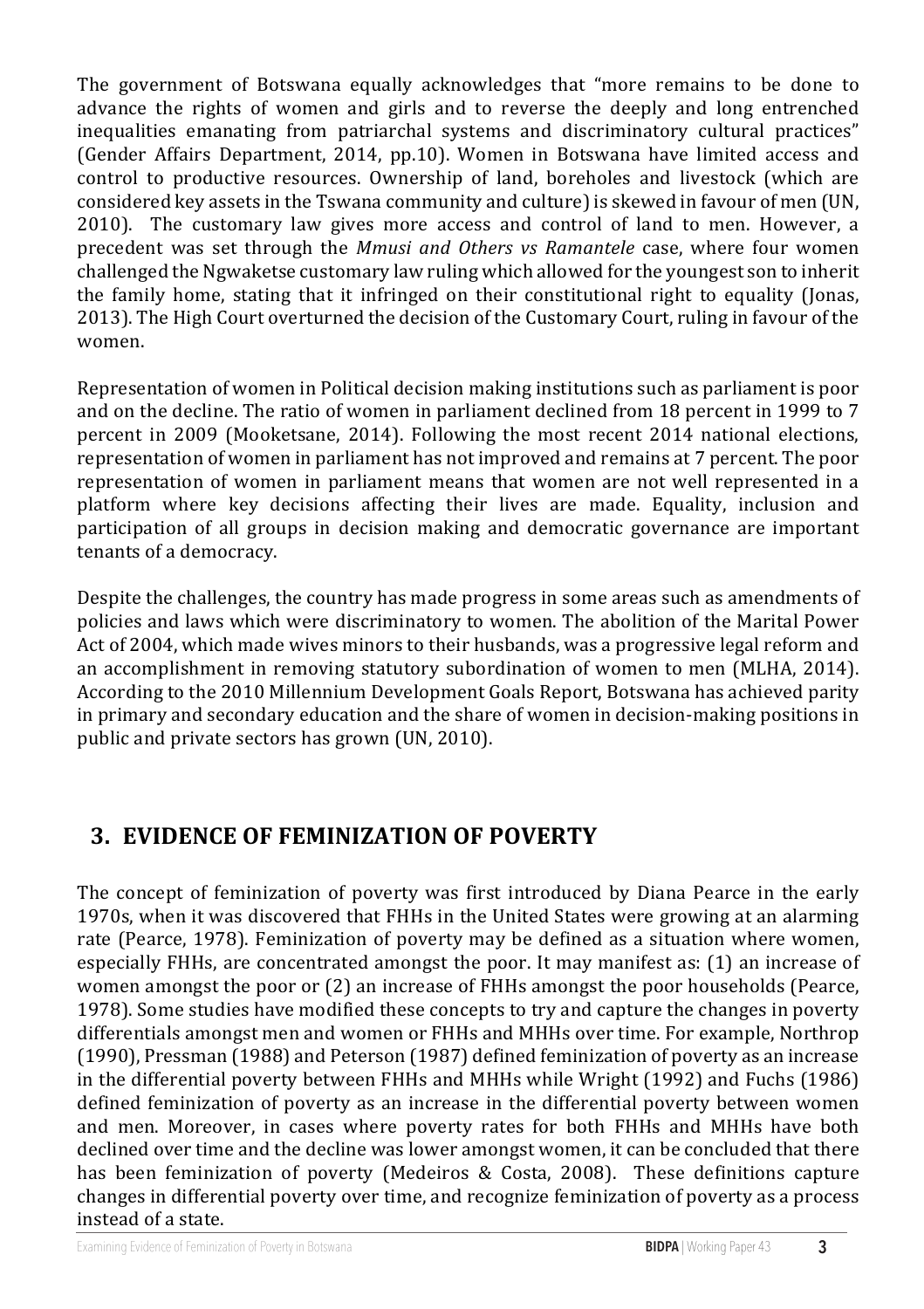Since its introduction, this concept has been widely investigated by both scholars and researchers (Aggrawal, 2012; Brady & Kall, 2008; Medeiros & Costa, 2008; Thibos et al., 2007; Moghadam, 2005; Chant, 2003; 1997; Fuwa, 2000; Bianch, 1999; Buvinic & Gupta, 1997; Wright, 1992; Northrop, 1990; Fuchs, 1986; Pressman, 1988; Peterson, 1987). While evidence has been mixed, some of these studies have found that "women have consistently constituted a larger proportion of the poor population than men" (Thibos et al., 2007, pp.1), and that women have accounted for a larger proportion of the growing percentage of the world's poor (Buvinic & Gupta, 1997). According to UNICEF (2007), of the 1.5 billion people living in absolute poverty (earning less than a dollar per day), about 70 percent are women.

In the USA, for example, researchers found mixed results on whether feminization of poverty has occurred. Pearce (1978) found an increase of both women and FHHs members amongst the poor between the 1950s and the mid-1970s. Other researchers reached the same conclusion for the early 1960s (Northrop, 1990; Goldberg & Kremen, 1990; Pressman, 1988; Peterson, 1987; Fuchs, 1986). However, Fuchs (1986) found no evidence of feminization of poverty in the USA after 1970, whereas Goldberg and Kremen (1990) and Peterson (1987) maintained that there was a feminization of poverty during the same period. Davies and Joshi (1998) and Wright (1992) found no evidence of feminization of poverty in the United Kingdom. Elsewhere, Dooley (1994) found evidence of feminization of poverty in 1973 and 1990 in Canada. However, Medeiros and Costa (2008) found no clear evidence of feminization of poverty in Latin America.

Aggarwal  $(2012)$  concluded that one of the major factors attributed to a greater burden of women's poverty is the increase in the number of FHHs. In both developed and developing countries, there has been an increase in the number of FHHs (Todaro, 1989). Pearce (1978) found that in the late 1970s the fastest growing family structure in the United States was that of FHHs and that there was an increase of both women and FHHs members amongst the poor between the 1950s and the mid-1970s. Subsequently, it was believed that about half of the poor in the United States lived in FHHs in the mid-1980s (Moghadam, 2005). Similarly, some studies have also claimed that the growing poverty in sub-Saharan Africa is associated with the rise in the number of FHHs and that such households are disproportionately poor (Buvinic & Gupta, 1997). Additionally, a comparison of 61 studies concluded that 38 of them showed an over-representation of FHHs amongst the poor in sub-Saharan Africa (Buvinic & Gupta, 1997).

## **4. METHODOLOGY AND DATA**

Our study is limited to the monetary dimension of poverty. Therefore, in examining evidence of feminization, we are referring to the monetary dimension of poverty; in this case, the consumption approach. However, this study acknowledges that poverty is multidimensional and that consumption (or income) is just one of the deprivations of poverty. We adopted the definition of feminization of poverty as proposed by Medeiros and Costa (2008). They defined feminization of poverty as "an increase in levels of poverty amongst women or FHHs relative to the levels amongst men or MHHs" (pp.120). This can be measured using either ratios or differences. The poverty incidences are already in ratios (headcount ratios) based on the Foster, Greer and Thorbecke (1984) measure of poverty<sup>3</sup>.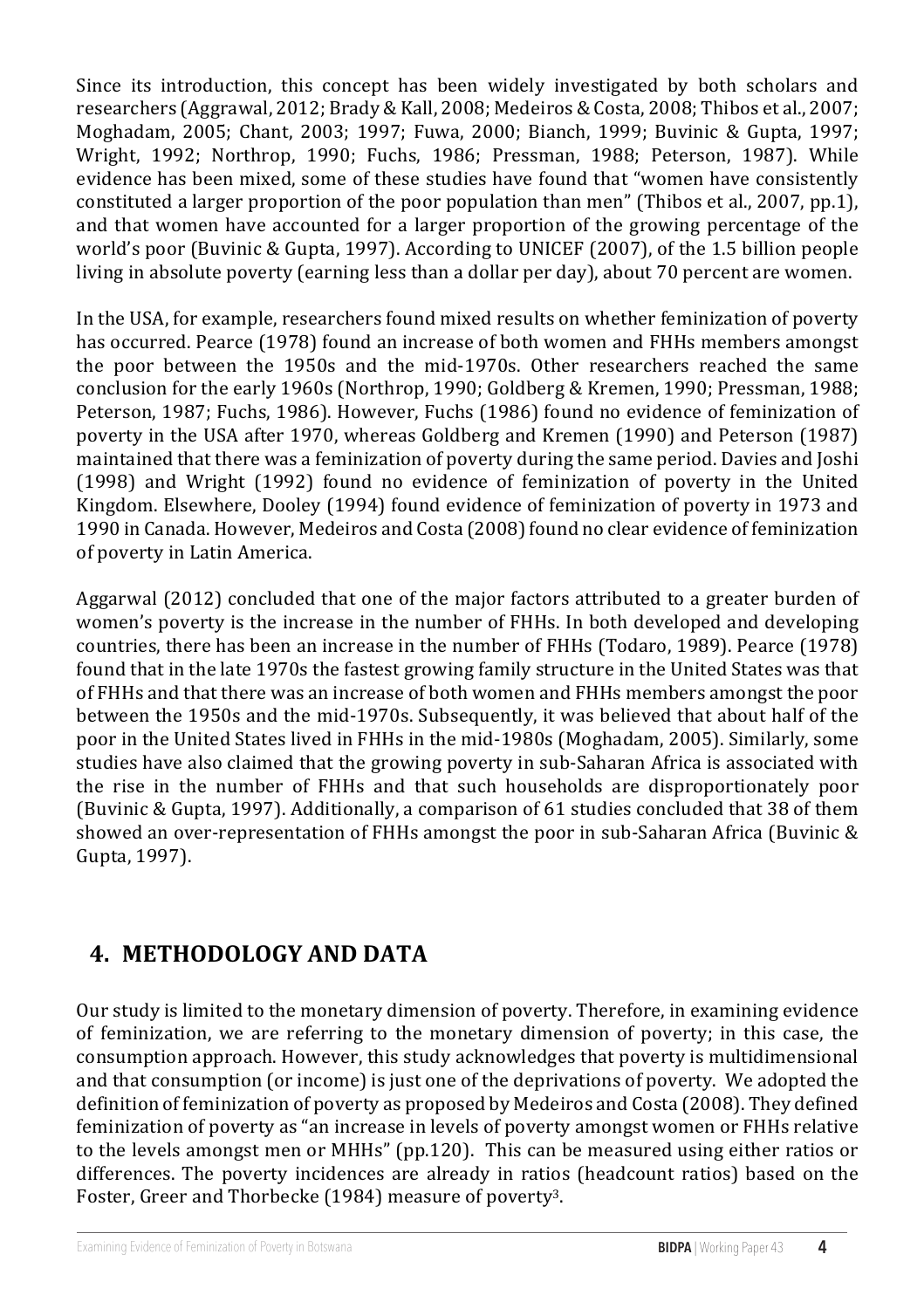We therefore use differences in this paper as they are more appropriate than ratios. The use of ratios may lead to misleading interpretations, especially in cases where small percentage differences lead to large ratio differences, which may lead to conclusions that feminizations may have occurred when in actual fact it has not. Therefore, the use of ratios is not appropriate for a study such as this. This definition can be split into two;  $(1)$  an increase in the difference in levels of poverty amongst women and amongst men; and (2) an increase in the difference in levels of poverty amongst FHHs and amongst MHHs. This paper adopts the second definition and therefore examines feminization of poverty at household level. In line with the adopted definition, feminization of poverty occurs if the following condition prevails:

$$
P_{\alpha t}(f_h) - P_{\alpha t}(m_h) < P_{\alpha t'}(f_h) - P_{\alpha t'}(m_h) \tag{1}
$$

where  $P_\alpha$  stands for the Foster, Greer and Thorbecke (1984) measure of poverty (FGT), *t* and  $t'$  for the initial and final points in time (that is,  $t < t'$ ), *fh* for FHHs and *mh* for MHHs. Since FHHs are not homogeneous, we further examined feminization of poverty across regional dimensions (rural areas, urban villages and cities/towns) to capture the regional differences, and based on marital and employments status.

Data were obtained from the 2009/10 BCWIS and the 2002/03 HIES datasets. The BCWIS collected information from 7,732 households whilst the HIES collected information from 6,053 households, both conducted at national level, covering all the administrative districts (CSO, 2008; Statistics Botswana, 2013). Each survey covered household in rural, urban villages and cities/towns. The poverty datum lines (PDLs) calculated in the datasets use the cost of basic needs approach (CSO, 2008; Statistics Botswana, 2013). A household whose consumption expenditure was below the specified PDL was categorized as poor while that whose consumption expenditure was higher than its poverty line was classified as non-poor (CSO, 2008; Statistics Botswana, 2013).

Descriptive statistics are presented in Annex Tables 1 and 2. The tables give the distribution of household heads by regional dimensions, marital status and employment status for both  $2002/03$  and  $2009/10$ , based on the weighted and unweighted samples. Generally, the descriptive results are comparable for both the weighted and unweighted samples. It should however, be noted that the results of the analysis in this paper are based on the weighted sample. 

### **5. RESULTS AND DISCUSSIONS**

Table 1 reports the findings at both national and regional (cities/towns, urban villages and rural areas) levels. As indicated therein, there is no evidence of feminization of poverty at both national and regional levels. The absence of feminization of poverty at both national and regional levels could be attributed to a mature and complex social protection system put forward by the government of Botswana which include amongst others the social assistance programmes targeted to the most vulnerable groups in the country (World Bank and BIDPA, 2013). The government of Botswana has specified poverty eradication as one of its key areas of focus, a shift from the previous poverty reduction stand. Some of the programmes geared at achieving this objective include a public works programme (*Ipelegeng*) introduced and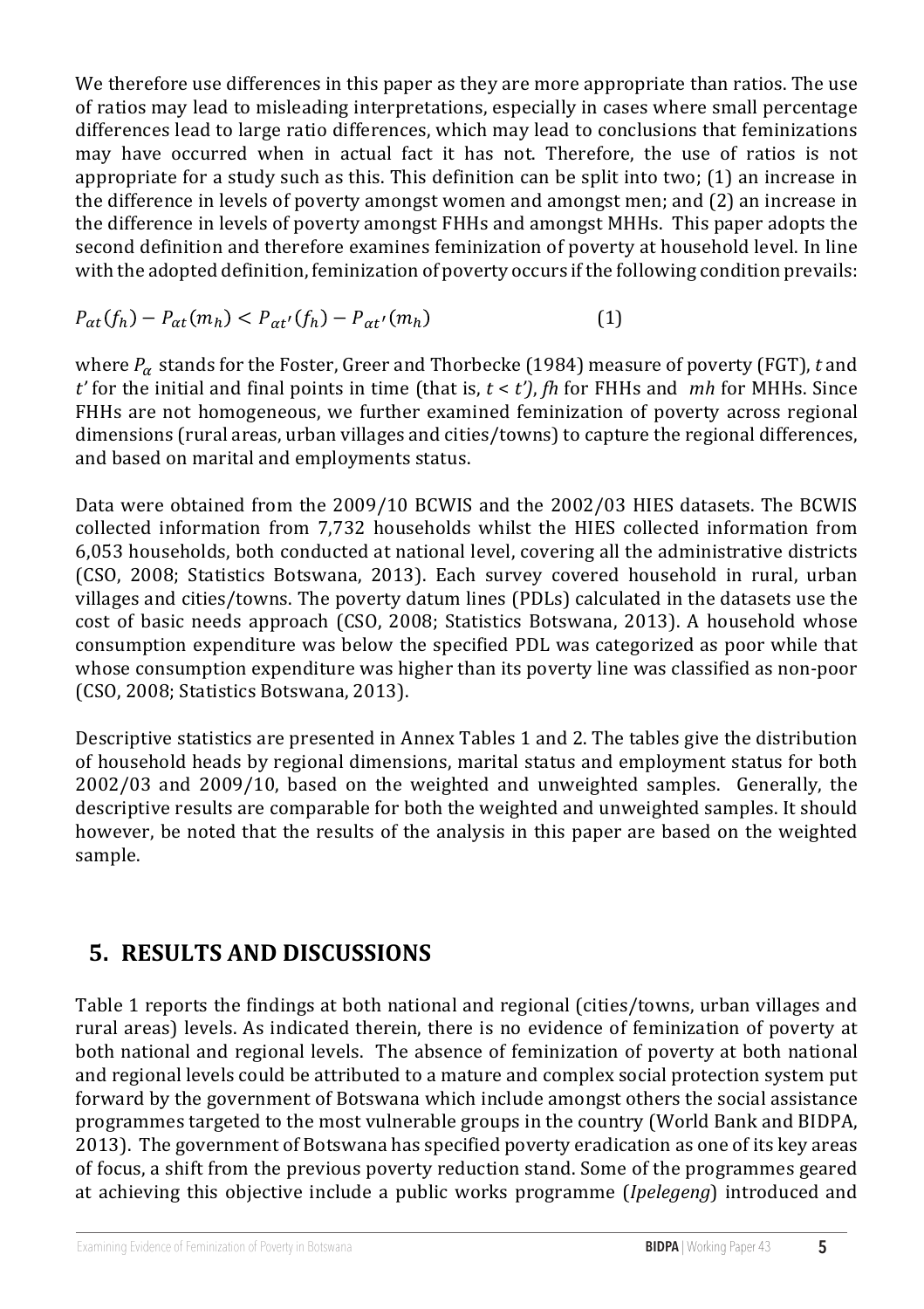made permanent in 2009 as an instrument of poverty alleviation both in urban and rural areas (World Bank and BIDPA, 2013). Since its inception, the number of beneficiaries has increased steadily over time and females accounted to more than 70 percent of the total enrolment (BIDPA, 2012). Therefore, the absence of feminization of poverty between 2002/03 and 2009/10 could be partly attributed to programmes such as *Ipelegeng*, which enrols more women than men.  $\blacksquare$ 

Another social assistance programme, the Livestock Management and Infrastructure Development (LIMID), was introduced in 2007 with poverty alleviation component providing support for guinea fowl, Tswana chicken and smallstock (sheep and goats) production to resource poor households, the majority of which are females (TRANSTEC and BIDPA, 2009). This may have contributed to the absence of feminization of poverty at both national and regional levels. However, in-depth studies would be required to verify if indeed the absence regional revels. However, in depth statistic would be very invariant to very in indeed the absence of feminization of poverty is related to some of the existing social assistance programmes. of feminization of poverty is related to some of the existing social assistance  $\theta$ 

Table 1: Feminization of poverty across regions

|                |            | 2002/03    |                       |               | 2009/10           |                             | Feminization |
|----------------|------------|------------|-----------------------|---------------|-------------------|-----------------------------|--------------|
|                | $P_t(f_h)$ | $P_t(m_h)$ | $P_t(f_h) - P_t(m_h)$ | $P_{t'}(f_h)$ | $P_{t}$ ( $m_h$ ) | $P_{t'}(f_h) - P_{t'}(m_h)$ | $(Yes/No)^*$ |
| Cities/towns   | 10.1       | 7.4        | 2.6                   | 6.4           | 4.4               | 2.0                         | No           |
| Urban villages | 21.4       | 12.8       | 8.6                   | 13.7          | 7.2               | 6.5                         | No           |
| Rural areas    | 37.4       | 30.7       | 6.7                   | 18.0          | 11.4              | 6.6                         | No           |
| National       | 25.3       | 18.5       | 6.8                   | 13.9          | 8.1               | 5.8                         | No           |

Sources: Author Computed from CSO (2008) and Statistics Botswana (2013)

Sources. Author computed nom CSO (2000) and statistics botswana (2013)<br>
\*feminization of poverty occurred  $P_t(f_h) - P_t(f_h) < P_{t'}(f_h) - P_{t'}(m_h)$ 

"No" means feminization of poverty did not occur and "Yes" means feminization of poverty occurred.  $\mathbf{f} = \mathbf{f} \cdot \mathbf{f} + \mathbf{f} \cdot \mathbf{f} + \mathbf{f} \cdot \mathbf{f} + \mathbf{f} \cdot \mathbf{f} + \mathbf{f} \cdot \mathbf{f} + \mathbf{f} \cdot \mathbf{f} + \mathbf{f} \cdot \mathbf{f} + \mathbf{f} \cdot \mathbf{f} + \mathbf{f} \cdot \mathbf{f} + \mathbf{f} \cdot \mathbf{f} + \mathbf{f} \cdot \mathbf{f} + \mathbf{f} \cdot \mathbf{f} + \mathbf{f} \cdot \mathbf{f} + \mathbf{f} \cdot \mathbf{f} + \mathbf$ 

 $\mathbf{v} = \mathbf{v}$  and  $\mathbf{v} = \mathbf{v}$  and  $\mathbf{v} = \mathbf{v}$  is the and  $\mathbf{v} = \mathbf{v}$  and  $\mathbf{v} = \mathbf{v}$  $\frac{1}{2}$  and the comparation of the correct comparation  $\frac{1}{2}$  and  $\frac{1}{2}$  and  $\frac{1}{2}$  and  $\frac{1}{2}$  are comparated to  $\frac{1}{2}$  and  $\frac{1}{2}$  and  $\frac{1}{2}$  are contributed to  $\frac{1}{2}$  and  $\frac{1}{2}$  are contribut  $p$  is the results of poverty amongst nousenous neaued by conabiting couples and those whose ficaus fiever married. However, the results show evidence of feminization of poverty amongst<br>In the contract of the contract of the contract of the contract of the contract of the contract of the contract of the contract households headed by married couples, divorced/separated and the widowed, between  $\frac{\mu}{\sigma}$  and  $\frac{\mu}{\sigma}$  by  $\frac{\mu}{\sigma}$ . An examination of feminization of poverty by marital status depicts an interesting pattern in For examination of commisation of poverty by marrial states depress an interesting pattern in poverty differentials between FHHs and MHHs (Table 2). The results show no evidence of feminization of poverty amongst households headed by cohabiting couples and those whose  $\overline{\phantom{a}}$ heads never married. However, the results show evidence of feminization of poverty amongst 2002/03 and 2009/10. poverty unterentials between Firms and Millis (Table 2). The results show h  $\frac{1}{\sqrt{2}}$  bound  $\frac{1}{\sqrt{2}}$  .

 $\n *Eminization of*\n power\n$  $\frac{1}{2}$  poverty was lower alliongst influsing both periods compared to millis. However, the total  $p$  and the metal poverty was slower amongst FHHs than mills. The incluence of  $p$ poverty amongst FHHs (married) declined by 0.0 percentage points while that for MHHs.  $p$  accuried by 10.9 percentage points, resulting in reminization or poverty amongst the married  $\frac{1}{2}$  interesting the contribution of poverty could also be attributed to the overall decline in the share of married couples from 50.0 percent in 2002/05 to 20.5 percent in  $200$ 2009/10. The decline was higher among FHHs with 3.5 percentage points, compared to 2.2 percentage points for MHHs (see Table A1).  $\frac{1}{\pi}$ Feminization of poverty across the married heads was unexpected since the incidence of poverty was lower amongst FHHs in both periods compared to MHHs. However, the total  $\,$ decline in incidences of poverty was slower amongst FHHs than MHHs. The incidence of poverty amongst FHHs (married) declined by 8.6 percentage points while that for MHHs  $\dot{a}$  declined by 10.9 percentage points, resulting in feminization of poverty amongst the married abonned by 10.9 percentage points, resulting in reminization or poverty amonget the married<br>couples. The evidence of feminization of poverty could also be attributed to the overall decline in the share of married couples from  $30.6$  percent in  $2002/03$  to  $26.9$  percent in poverty  $\mathbf{F}$  and  $\mathbf{F}$   $\mathbf{F}$   $\mathbf{F}$   $\mathbf{F}$  and the total total total total total total total to the total total total total total total total total total total total total total total total total total total  ${\bf r}$  emimization of poverty across the married fieads was unexpected since the  ${\bf r}$ couples. The evidence of remimizar

 $p$ ercentage  $\frac{1}{\sqrt{2}}$ . The MHs (see Table  $\frac{1}{\sqrt{2}}$ . Let all nuclear to the increase of the Fifficial diffusion the poor divorced/separated fieads. Data show that, in 2002/03, FHHs account for about 67 percent of the poor households headed by  $\frac{1}{200}$  shows that in 2002, and the next can increased to about  $\frac{1}{200}$ , percent in  $2002/10$  (statistics botswalla,  $2013$ ,  $030$ ,  $2000$ ). Data also show all filterase in the share of 2009/10 (Statistics Botswana, 2013; CSO, 2008). Data also show an increase in the share of percent in 2002/03 to 91.3 percent in 2009/10, an indication that evidence of feminization  $\overline{\phantom{a}}$ Evidence of feminization of poverty amongst the divorced/separated household heads could be attributed to the increase of the FHHs amongst the poor divorced/separated heads. Data the divorced/separated individuals, and the figure had increased to about 86.4 percent in 2009/10 (Statistics Botswana, 2013; CSO, 2008). Data also show an increase in the share of FHHs amongst the divorced/separated household heads living with children, from  $77.0$ 2009/1009/10 Orthinization of povery annually the arvoired separated nousehol be attributed to the increase of the  $r$  first amongst the poor divorced/separate

percent  $\mathcal{L}$  and  $\mathcal{L}$  and  $\mathcal{L}$  and  $\mathcal{L}$  and  $\mathcal{L}$  and  $\mathcal{L}$  and  $\mathcal{L}$  and  $\mathcal{L}$  are  $\mathcal{L}$  and  $\mathcal{L}$  and  $\mathcal{L}$  and  $\mathcal{L}$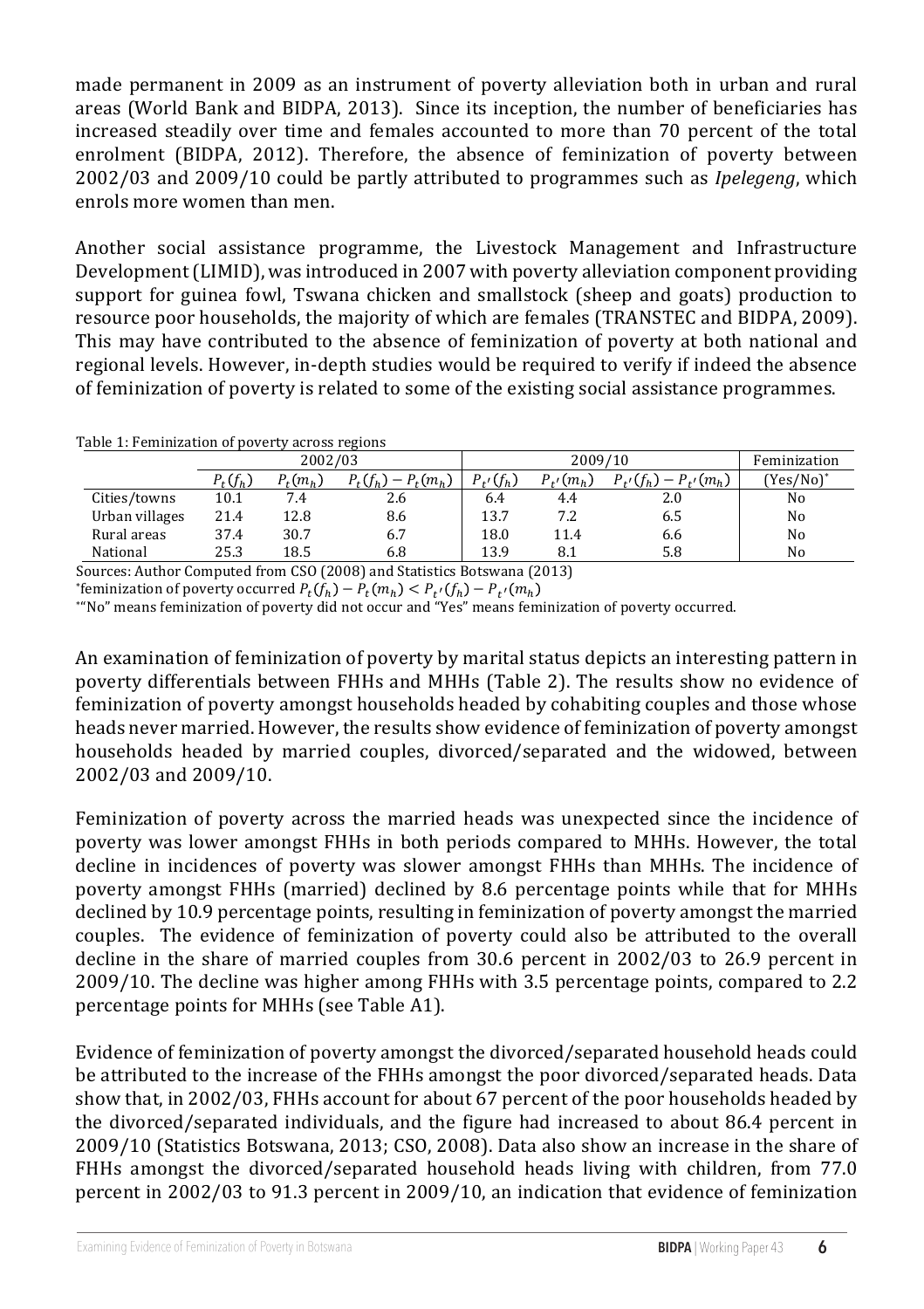children, and end up caring for their children alone resulting in increased vulnerability or likelihood of falling into or remaining in poverty. of poverty amongst the divorced/separated could also be related to the high dependency ratios amongst such households. This is expected since in most cases, when marriages dissolve either through divorce or separation, mothers usually have the custody of the

 $\alpha$  children integration of november emerges the videousd sould result from the suite of  $\alpha$ Evidence of feminization of poverty amongst the widowed could result from the increase in FHHs amongst the widowed increased from about 88.9 to 94.2 percent between 2002/03 and 2009/10. Similarly, the share of FHHs amongst households headed by the widowed heads  $\frac{1}{\sqrt{8}}$  and  $\frac{1}{\sqrt{8}}$  the  $\frac{1}{\sqrt{8}}$  control  $\frac{1}{\sqrt{8}}$  and  $\frac{1}{\sqrt{8}}$  percent between 2002/03 living with children increased from  $76.1$  to  $87.3$  percent between  $2002/03$  and  $2009/10.$ Another reason could be that, in cases of the widowed, the departed partner could have been the breadwinner and thus resulted in loss of income for such households resulting in  $\alpha$  and well pershibity to nover ty over some time increased vulnerability to poverty over some time.  $\overline{\phantom{a}}$ the share of FHHs amongst the total poor households headed by the widowed. The share of

|                     |            | 2002/03    |                       |               | 2009/10       |                | Feminization   |
|---------------------|------------|------------|-----------------------|---------------|---------------|----------------|----------------|
|                     |            |            |                       |               |               | $P_{t'}(f_h)$  | $(Yes/No)^*$   |
|                     | $P_t(f_h)$ | $P_t(m_h)$ | $P_t(f_h) - P_t(m_h)$ | $P_{t'}(f_h)$ | $P_{t'}(m_h)$ | $-P_{t'}(m_h)$ |                |
| Married*            | 18.9       | 21.5       | $-2.6$                | 10.3          | 10.6          | $-0.3$         | Yes            |
| Living Together     | 25.1       | 20.2       | 5.0                   | 13.3          | 9.9           | 3.4            | N <sub>0</sub> |
| Divorced/Separated* | 24.8       | 17.8       | 7.0                   | 13.5          | 4.2           | 9.3            | Yes            |
| Widowed*            | 34.7       | 28.5       | 6.2                   | 15.6          | 5.4           | 10.2           | Yes            |
| Never married       | 22.8       | 11.5       | 11.3                  | 14.2          | 3.8           | 10.4           | N <sub>0</sub> |

Sources: Author Computed from CSO (2008) and Statistics Botswana (2013)

Sources: Author Computed from CSO (2008) and Statistics Botswana (2013)<br>
"feminization of poverty occurred  $P_t(f_h) - P_t(m_h) < P_{t'}(f_h) - P_{t'}(m_h)$ 

**EMIMIZADON** of poverty occurred  $r_t(y_h) - r_t(m_h) \leq r_t'(m_h) - r_t'(m_h)$ <br>"No" means feminization of poverty did not occur and "Yes" means feminization of poverty occurred.  $\mathcal{M}$  is the state  $\mathcal{M}$  and  $\mathcal{M}$  and  $\mathcal{M}$  are defined by  $\mathcal{M}$ 

Table 3 reports feminization of poverty across employment status. The results show no evidence of feminization of poverty amongst households heads engaged in paid employment  $\alpha$  on an act these working as wroid family helpeys. Hewever, familiating and amongst those working as unpaid family helpers. However, feminization of poverty occurred amongst the self-employed, the unemployed and those working in own land/ cattle post. Across the self-employed, the incidence of poverty for FHHs declined by 7.1 percentage post. Across the sen-employed, the incluence of poverty for FHHs declined by 7.1 percentage<br>points compared to 10 4 percentage points amongst MHHs (implying that the decline in the  $\sim$  compared to see the comange points of  $\sim$  Theorem  $\sim$ incidences of poverty was lower among FHHs. Similarly, the incidence of poverty for FHHs declined by 17.5 percentage points while that for MHHs declined by 21.4 percentage points and across those working in own land/cattle post. The share of FHHs among household heads points compared to 10.4 percentage points amongst MHHs, implying that the decline in the  $\frac{1}{2}$ working in own land/cattle post increased from 4.8 percent in 2002/03 to 8.3 percent in 2009/10 whilst that for MHHs declined from 12.9 to 10.2 percent during the same period;<br>. hence evidence of feminization of poverty (see Table A1).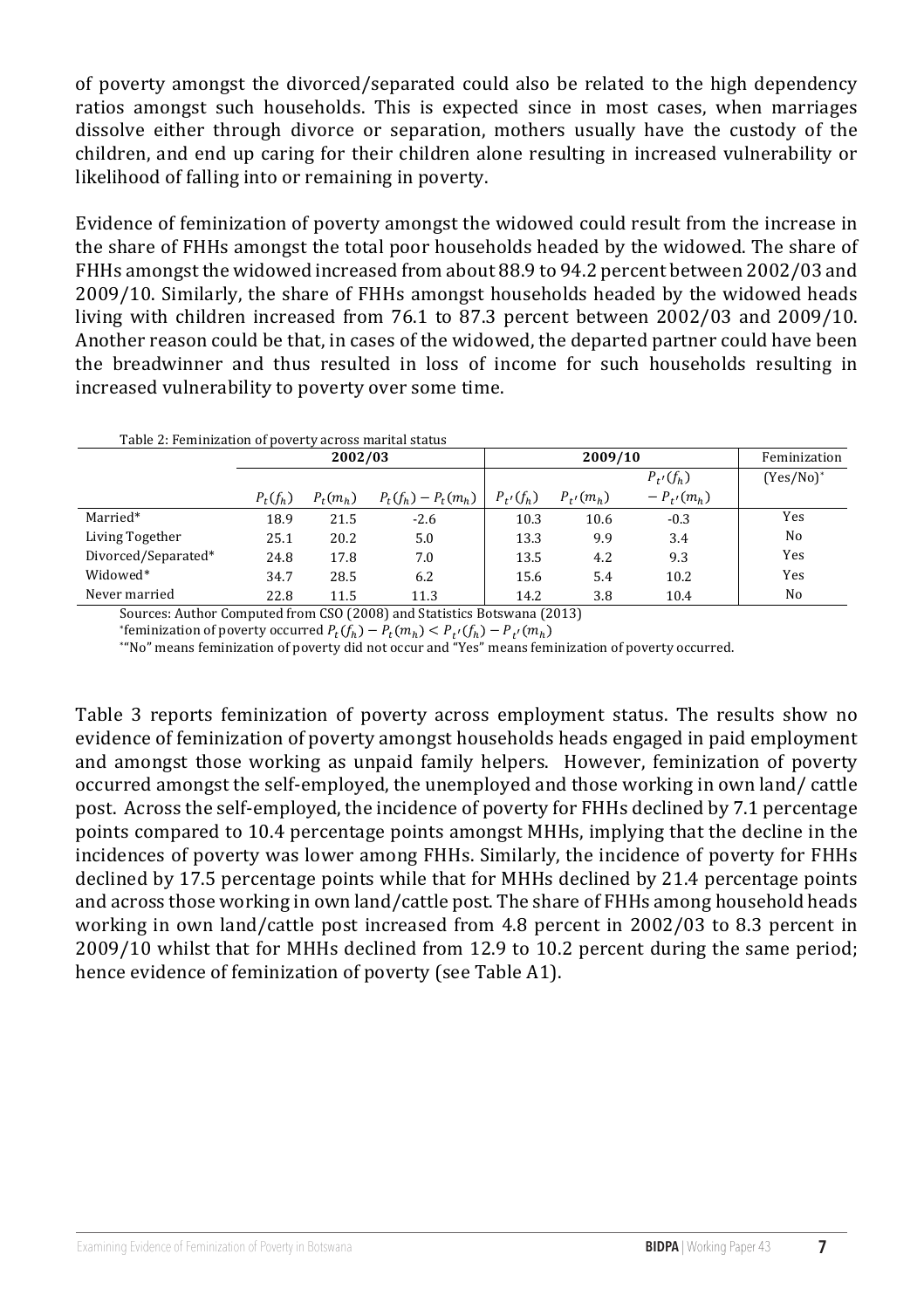#### **2002/03 2009/10** Feminization Table 3: Feminization of poverty across employment status

|                  |            | 2002/03    |                               |               |               | 2009/10                     | Feminization   |
|------------------|------------|------------|-------------------------------|---------------|---------------|-----------------------------|----------------|
|                  | $P_t(f_h)$ | $P_t(m_h)$ | $P_{t}(f_{h}) - P_{t}(m_{h})$ | $P_{t'}(f_h)$ | $P_{t'}(m_h)$ | $P_{t'}(f_h) - P_{t'}(m_h)$ | (Yes/No)*      |
| Paid employment  | 11.9       | 8.7        | 3.2                           | 7.2           | 5.3           | 1.9                         | N <sub>o</sub> |
| Self-employment* | 23.0       | 14.2       | 8.8                           | 15.9          | 3.8           | 12.0                        | Yes            |
| Unpaid family    |            |            |                               |               |               |                             | No             |
| helper           | 38.7       | 14.0       | 24.7                          | 24.2          | 9.2           | 15.1                        |                |
| Own land/cattle  |            |            |                               |               |               |                             | Yes            |
| post*            | 32.4       | 37.3       | $-4.9$                        | 17.6          | 12.1          | 5.5                         |                |
| Unemployed*      | 36.8       | 37.7       | $-0.9$                        | 19.3          | 16.3          | 3.0                         | Yes            |

Sources: Author Computed from CSO (2008) and Statistics Botswana (2013)<br>\*feminization of poverty equipped  $R(f) = R(f) = R(f) = R(f)$ Sources: Author Computed from CSO (2008) and Statistics Botswana (2013)

\*feminization of poverty occurred  $P_t(f_h) - P_t(m_h) < P_{t'}(f_h) - P_{t'}(m_h)$ 

**\*"No"** means feminization of poverty did not occur and "Yes" means feminization of poverty occurred.

## **6. CONCLUSIONS AND POLICY IMPLICATIONS 6. CONCLUSIONS AND POLICY IMPLICATIONS**

The concept of feminization of poverty has been widely investigated by both scholars and researchers in both developed and developing countries. The majority of these studies concluded that women have consistently constituted a larger proportion of the poor population than men and that women accounted for a larger proportion of the growing  $\,$ percentage of the world's poor. concluded that women have consistently constituted a larger proportion

Similarly, in Botswana, poverty is more pronounced in FHHs than MHHs, especially in rural arrithment, the state and proportunities are limited. Women and FHHs account for a larger proportion of the poor and the share has increased over time, suggesting that feminization of poverty may have occurred. However, no study has analyzed evidence of feminization of  $\,$ poverty in Botswana, and this constitutes the first attempt at investigating the subject in the country. We define feminization of poverty as the increase in the levels of poverty amongst FHHs relative to the levels for MHHs. Our study is limited to the monetary approach of poverty in measuring feminization of poverty. Therefore our conclusions refer mainly to the  $\,$ monetary dimension of poverty.  $\blacksquare$ arcas where employment opportunities are immed. Women and I files account proportion of the poor and the share has increased over time, suggesting that  $\mathfrak{u}$ 

The results of the study indicate no evidence of feminization of poverty at both national and regional level. However, decomposing households by marital status reveals evidence of Fegional fover from overty accomposing modellings by married couples, and divorced and feminization of poverty amongst households headed by married couples, and divorced and widowed household heads. Therefore, public policy should focus on gender sensitive poverty  $\,$ alleviation strategies, with specific focus on the vulnerable FHHs, especially the  $\,$ divorced/separated and the widowed, in order to fully arrest feminization of poverty. This group accounted for about 12.5 percent of the total households in 2009/10 (translating to about  $67,478$  households) and also accounted for the larger share  $(80.7 \text{ percent})$  of the total divorced/separated or widowed household heads. Clearly these many households cannot be  $\overline{a}$ ignored and this paper recommends that a specific programme that targets such vulnerable  $\,$ households should be considered. Evidence of feminization of poverty was also observed amongst the unemployed, the self-employed and those working in own land/ cattle post. The majority of the unemployed comprised mainly of the female heads, accounting for more than 60 percent in both  $2002/03$  and  $2009/10$ . The share of FHHs to households working in own land and cattle post also increased between the same period; from 24.4 to 40.7 percent.  $\overline{a}$  $f$ emmization of poverty amongst households headed by married couples, and about  $0$ ,  $\pi$ ,  $\sigma$  households) and also accounted for the larger share ( $\sigma$ 0, percent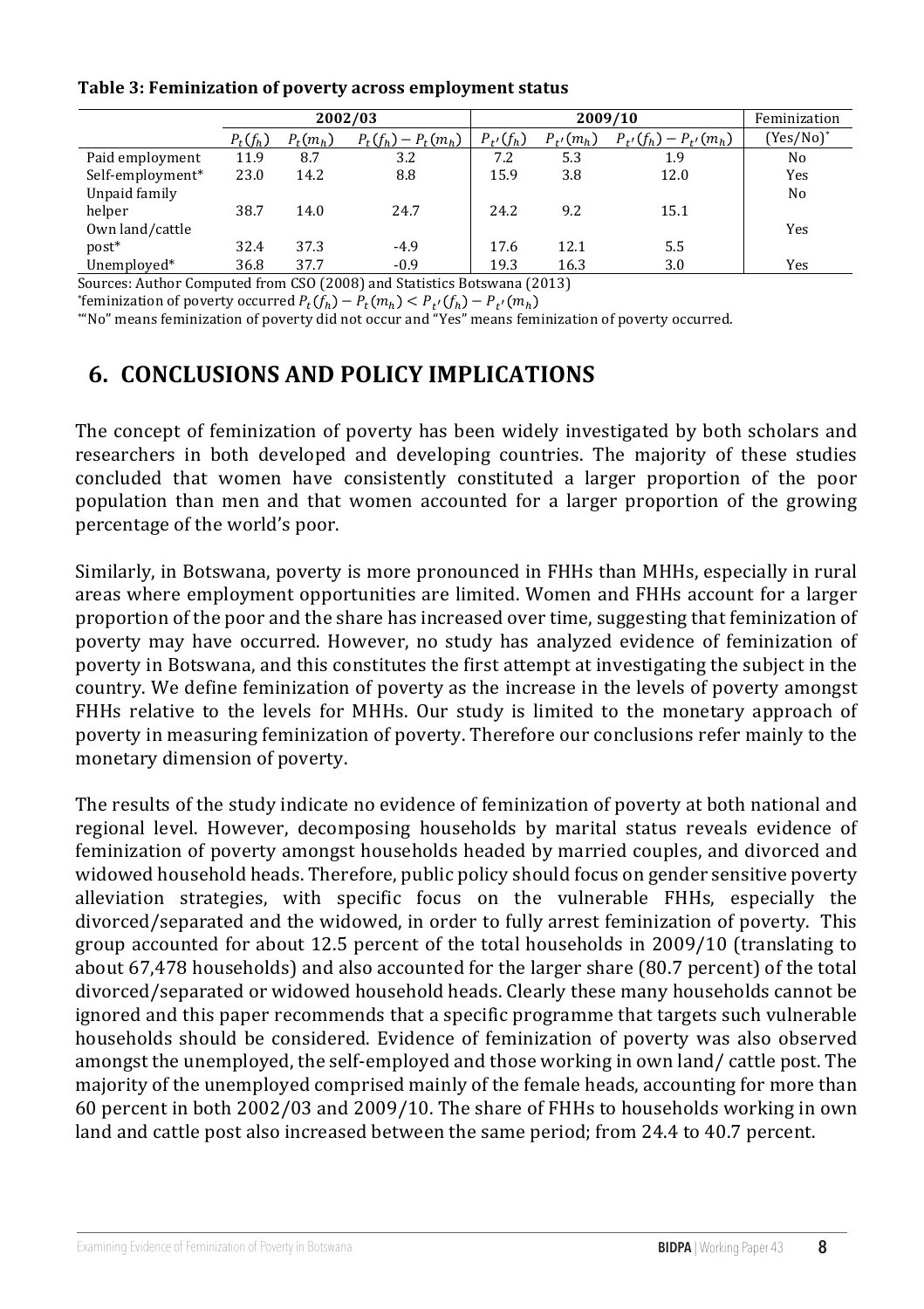#### **NOTES**

- 1. The GGI measures gender disparity based on four dimensions and gaps, namely, economic, political, education and health.
- 2. The GII measures gender disparity based on three dimensions; reproductive health, Empowerment and Labour market participation.
- 3. The Foster, Greer and Thorbecke (1984) family of poverty measures is given by  $P_{\alpha}$  =  $\overline{1}$  $\boldsymbol{n}$  $z_{i-1}$  $z_i$  $\int_{i=1}^{n} \left[\frac{Z_i-Y_i}{Z_i}\right]^{\alpha}$  where  $\alpha \in \{0,1,2\}$  is a parameter of inequality, *Y* is consumption expenditure, and *n* is the number of households. When  $\alpha = 0$ , we have the headcount ratio, which measures the share of the population below the poverty line *Z*. When  $\alpha = 1$ , we get the poverty gap which measures the extent to which individuals fall below the poverty lines and when  $\alpha = 2$ , get the squared poverty gap, which measures the severity of poverty (Forster, Greer and Thorbecke, 1984; CSO, 2008; Statistics Botswana, 2013).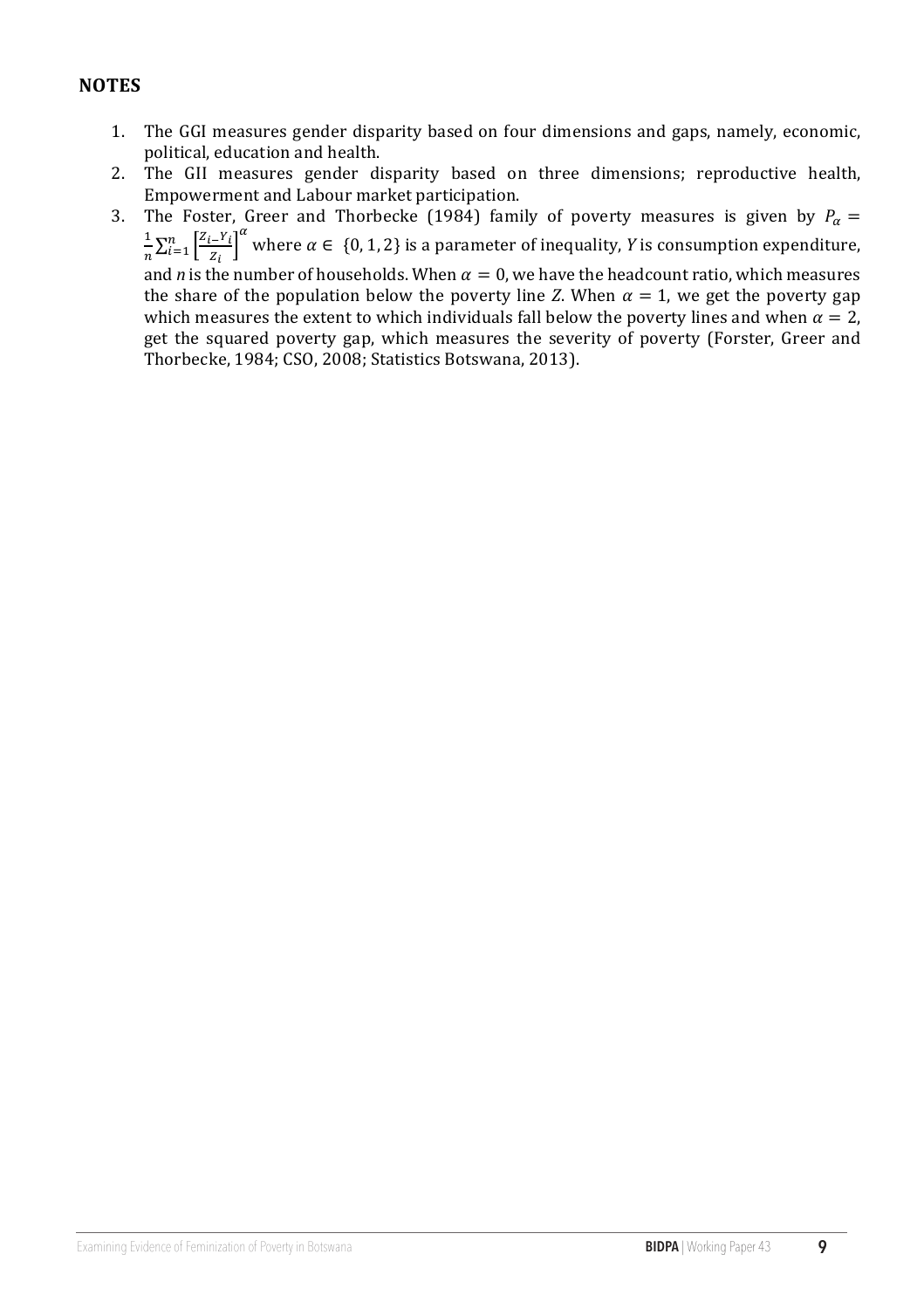### **REFERENCES**

Aggrawal, S. V. (2012). Female headed households and feminization of poverty. *Research Journal of Social Sciences and Management,* 2(4), 57-62.

Bianchi, S. M. (1999). Feminization and juvenilization of poverty: Trends, relative risks, causes, and consequences. Annual Review of Sociology, 2, 307-333.

Botswana Institute for Development Policy Analysis (BIDPA) (2012). Review of Ipelegeng Programme. Gaborone: BIDPA.

Botswana Institute for Development Policy Analysis (BIDPA), (2010). Review of the National Strategy for Poverty Reduction: Social Protection for Poverty and Vulnerability Reduction. Gaborone: BIDPA.

Brady, D. & Kall, D. (2008). Nearly universal, but somewhat distinct: The feminization of poverty in affluent Western Democracies, 1969-2000. *Social Science Research*, 37(3), 976-1007.

Buvinic, M & Gupta, G. R. (1997). Female headed household and female maintained females: are they worth targeting to reduce poverty in developing countries? *Economic Development and Cultural Change,* 45(2), 259-280.

Central Statistics Office (2008). Poverty datum line for Botswana for 2003. Gaborone, Central Statistics Office.

Chant, S. (1997). Women headed households: poorest of the poor? Perspectives from Mexico, Costa Rica and the Phillipines. *IDS Bulletin*, 28(3), 26-48.

Chant, S. (2003). Female household headship and the feminization of poverty: facts, fictions and forward strategies. New Working Paper Series, Issue, 9, London: LSE Gender Institute.

Davies, H., & Joshi, H. (1998). Gender and income inequality in the UK 1968-1990: The feminization of earnings or of poverty? *Journal of the Royal Statistics Society: Series A (Statistics-in-Society),* 161(1), 33-61.

Dooley, M. D. (1994). Women, children and poverty in Canada. *Canadian Public Policy*, 20(4), 430-443.

Foster, J., Greer, J., & Thorbecke, E. (1984). A class of decomposable poverty measures. *Econometrica,* 52, 761-765.

Fuchs, V. R. (1986). The feminization of poverty? Working paper No. 1934, National Bureau of Economic Research, Cambridge.

Fuwa, N. (2000). The Poverty and heterogeneity amongst female-headed households revisited: The case of Panama. *World Development*, 28(8), 1515-1542.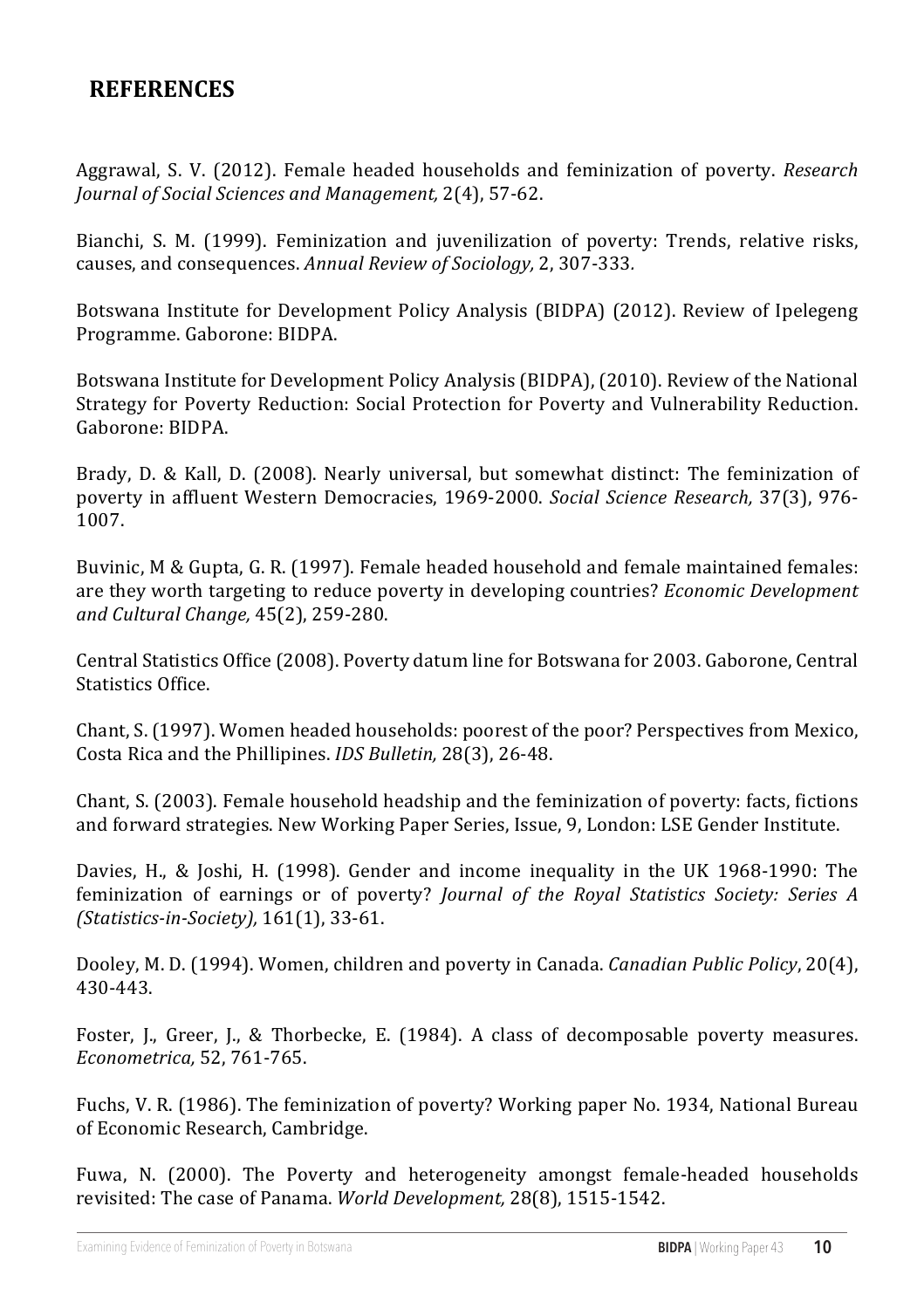Garfinkel, I., McLanahan, S. S. & Robins, P. K. (1994). Child support and child well-being. Washington DC: Urban Institute Press.

Goldberg, G., & Kremen, E. (1990). *The feminization of poverty. Only in America?* New York: Praeger.

Jonas, O. (2013). Gender equality in Botswana: The case of Mmusi and others V Ramantele and others. *African Human Rights Law Journal*, 13, 229-244.

Lekobane, K. R. & Seleka, T. B. (2014). Determinants of household welfare and poverty in Botswana, 2002/03 and 2009/10. BIDPA working paper No. 38. Gaborone: Botswana Development Policy Analysis (BIDPA).

Lochhead, C., & Scott, K.  $(2000)$ . The dynamics of women in Canada. Canadian Council of Social Development.

Medeiros, M. & Costa, J. (2008). "Is there a feminization of poverty in Latin America?" *World Development,* 36(1), 115-127*.*

Ministry of Labour and Home Affairs (MLHA). (2014). Botswana country report on the implementation of the Beijing platform for Action (Beijing Plus20 years). Gaborone: Gender Affairs Department.

Moghadam, V. (2005). The feminization of poverty and women's human rights. Social and human sciences papers in Women's studies/Gender Research No.2. UNESCO: Paris.

Mogwe, A. (2013). Customary law and its impact on womens' rights, childrens' rights and lesbians, gays, bisexuals, transsexuals and intersexed (LGBTI) People in Southern Africa: The Botswana Example. Paper No. 14/2013 Prepared for Friedrich-Naumann-Stiftung für die Freiheit (FNF) by DITSHWANELO- Botswana - The Centre for Human Rights. Gaborone: Botswana.

Mooketsane, K. S. (2014). Gender and political representation in Botswana. BIDPA Policy Brief No. 13. Gaborone: Botswana Institute for Development Policy Analysis (BIDPA).

Northrop, E. M. (1990). The feminization of poverty: The demographic factor and the composition of economic growth. *Journal of Economic issues*, 24(1), 145-160.

Pearce, D. (1978). The feminization of poverty: Women, work and welfare. *Urban and Social Change Review,* 11, 28-36.

Peterson, J. (1987). The feminization of poverty. *Journal of Economic Issues*, 21(1), 329-337.

Pressman, S. (1988). The feminization of poverty: Causes and remedies. *Challenge*, 31(2), 57-61.

Republic of Botswana. (2012). Poverty eradication guidelines: Implementation of packages. Gaborone: Republic of Botswana.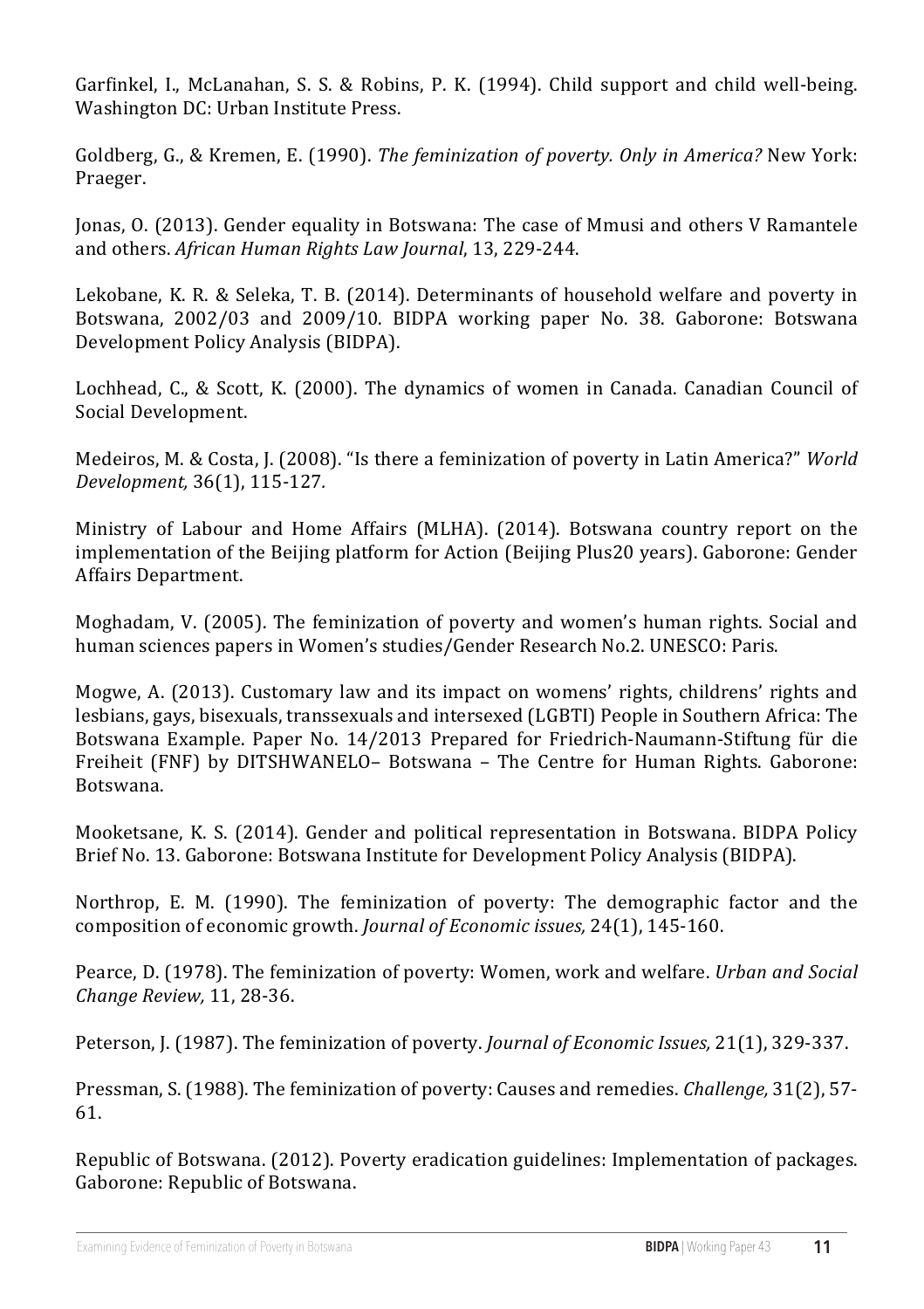Scribner, D. & Lambert, P. (2010). Constitutionalizing difference: A case study analysis of gender provisions in Botswana and South Africa. *Politics and gender*, (6), 37-61.

Statistics Botswana, (2013). 2009/10 Botswana core welfare indicator survey report. Gaborone, Statistics Botswana.

Todaro, M. (1989). Economic development in the third world. New York: Longman.

Thibos, M., Lavin-Loucks, D., & Martin, M. (2007). The Feminization of Poverty. Dallas TX', The J. McDonald Williams Institute & YWCA.

TRANSTEC & BIDPA, 2010. Botswana agricultural sector review, Final Report. Botswana Institute for Development Policy Analysis. Gaborone: BIDPA.

United Nations (UN). (1996). *Resolutions adopted by the General Assembly on the report of the* second committee-women in development. Fiftieth session, General Assembly. New York: United Nations.

United Nations (UN). (2000). *Resolutions adopted by the General Assembly on the report of the* Ad Hoc Committee of the Whole of the twenty-third special session of the General Assembly. New York: United Nations.

United Nations (UN). (2003). *Resource mobilization and enabling environment for poverty eradication* in the context of the implementation of the programme of Action for the Least Developed Countries for the decade 2000-2010. Commission on the status of women, follow-up to Economic and Social Council resolutions and decisions- Note by Secretariat. New York: United Nations.

United Nations International Children's Emergency Fund (UNICEF). (2007). Gender equality-The big picture. New York: UNICEF

United Nations (UN). (2010). Botswana Millennium Development Goals Status Report. Gaborone, Botswana: United Nations.

World Bank and BIDPA. (2013). Botswana social protection assessment. World Bank and BIDPA. Gaborone, Botswana.

Wright, R. E. (1992). A feminization of poverty in Great Britain? *Review of Income and Wealth*, 38(1), 17-25.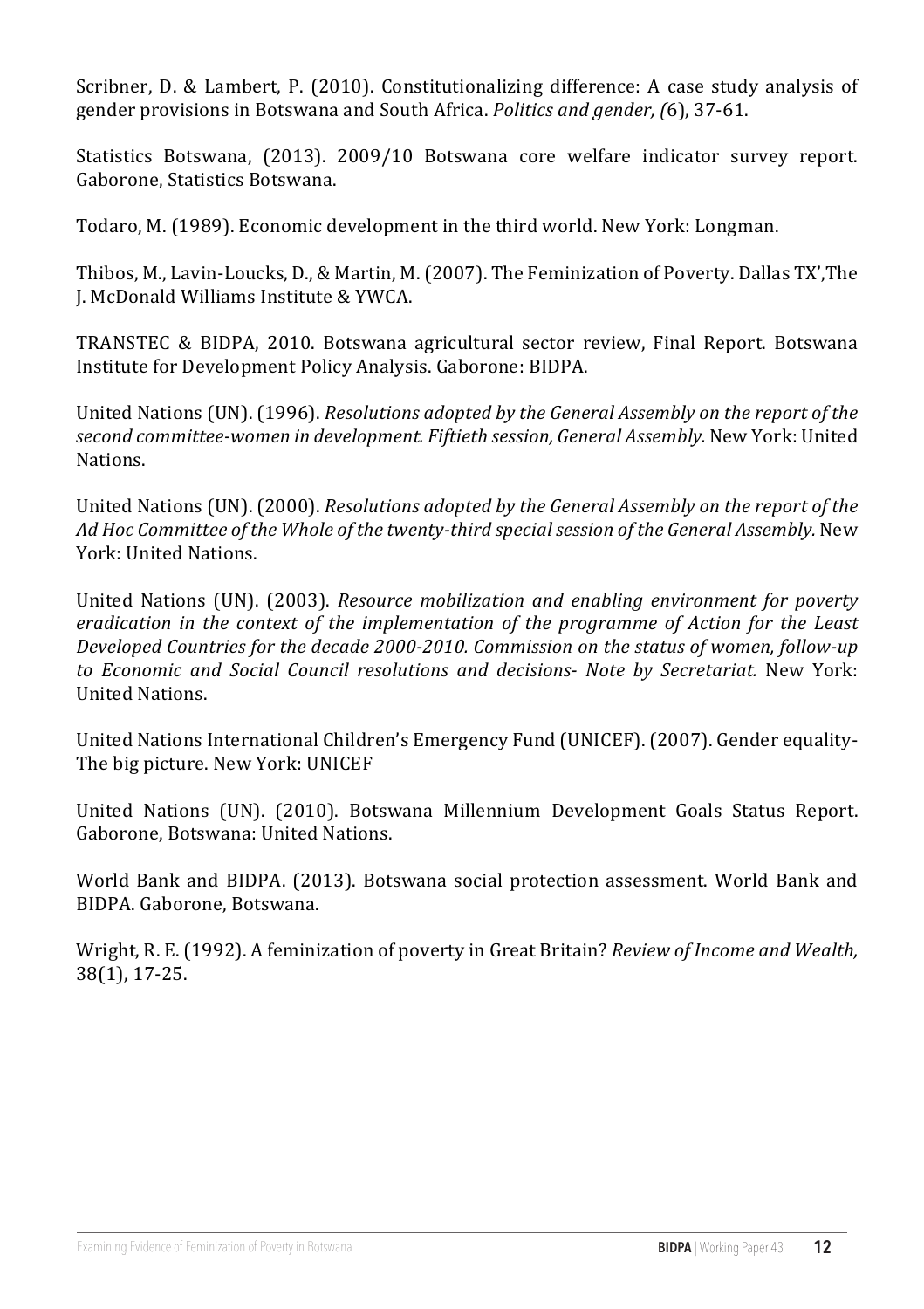| Table A1 (Appendix 1): Descriptive Statistics based on the weighted sample |        |        | 2002/03 |                 |            |      |        |        | 00/6002    |       |            |                  |
|----------------------------------------------------------------------------|--------|--------|---------|-----------------|------------|------|--------|--------|------------|-------|------------|------------------|
|                                                                            |        | Number |         |                 | Percent    |      |        | Number |            |       | Percent    |                  |
|                                                                            | МНН    | FHH    | ALL     | МНН             | <b>FHH</b> | ALL  | МНН    | FHH    | <b>TTP</b> | MНH   | <b>FHH</b> | <b>ALL</b>       |
| Regional                                                                   |        |        |         |                 |            |      |        |        |            |       |            |                  |
| Dimensions                                                                 |        |        |         |                 |            |      |        |        |            |       |            |                  |
| Cities/towns                                                               | 65730  | 43826  | 109556  | 31.1            | 24.0       | 27.8 | 84984  | 54885  | 139869     | 28.8  | 22.2       | 25.8             |
| Urban villages                                                             | 57880  | 63440  | 121320  | 27.4            | 34.7       | 30.8 | 88385  | 87971  | 176356     | 30.0  | 35.6       | 32.6             |
| Rural areas                                                                | 87793  | 75602  | 163395  | 41.5            | 41.3       | 41.4 | 121275 | 104157 | 225432     | 41.2  | 42.2       | 41.6             |
| National                                                                   | 211403 | 182868 | 394272  | <b>00</b>       | 100        | 100  | 294644 | 247013 | 541657     | 100   | 00         | 100              |
|                                                                            |        |        |         |                 |            |      |        |        |            |       |            |                  |
| <b>Marital Status</b>                                                      |        |        |         |                 |            |      |        |        |            |       |            |                  |
| Married                                                                    | 93024  | 27682  | 120706  | 44.0            | 15.1       | 30.6 | 117261 | 28636  | 145897     | 39.8  | 11.6       | 26.9             |
| Living together                                                            | 48842  | 21624  | 70466   | 23.1            | 11.8       | 17.9 | 74901  | 35496  | 110397     | 25.4  | 14.4       | 20.4             |
| Divorced/separated                                                         | 4099   | 6194   | 10293   | 1.9             | 3.4        | 2.6  | 6459   | 12845  | 19304      | 2.2   | 5.2        | 3.6              |
| Widowed                                                                    | 6457   | 42309  | 48766   | 3.1             | 23.1       | 12.4 | 9659   | 54633  | 64292      | 3.3   | 22.1       | 11.9             |
| Never married                                                              | 58982  | 85060  | 144042  | 27.9            | 46.5       | 36.5 | 86319  | 115403 | 201722     | 29.3  | 46.7       | 37.2             |
| <b>Total</b>                                                               | 211403 | 182868 | 394272  | 100             | <b>00</b>  | oor  | 294599 | 247013 | 541612     | 100   | 100        | oor              |
|                                                                            |        |        |         |                 |            |      |        |        |            |       |            |                  |
| <b>Employment Status</b>                                                   |        |        |         |                 |            |      |        |        |            |       |            |                  |
| Paid employment                                                            | 125824 | 72278  | 198102  | 59.5            | 34.2       | 42.8 | 179338 | 106154 | 285492     | 60.9  | 43.0       | 52.7             |
| Self employed                                                              | 14976  | 19519  | 34495   | $\overline{71}$ | 9.2        | 16.3 | 21796  | 16602  | 38398      | 7.4   | 6.7        | $\overline{7.1}$ |
| Unpaid family helper                                                       | 1637   | 531    | 2168    | 0.8             | 0.3        | 0.5  | 6563   | 4977   | 11540      | 2.2   | 2.0        | $\frac{1}{9}$ .3 |
| Own land/cattle post                                                       | 27236  | 8781   | 36017   | 12.9            | 4.8        | 51   | 29968  | 20588  | 50556      | 10.2  | 8.3        |                  |
| Unemployed                                                                 | 41731  | 81760  | 123491  | 19.7            | 44.7       | 31.3 | 56979  | 98692  | 155671     | 19.3  | 40.0       | 28.7             |
| Total                                                                      | 211403 | 182868 | 394272  | 100             | 100        | 00   | 294644 | 247013 | 541657     | 100.0 | 100.0      | 100.0            |
| Source: Author computed from CSO (2008) and Statistics Botswana (2013)     |        |        |         |                 |            |      |        |        |            |       |            |                  |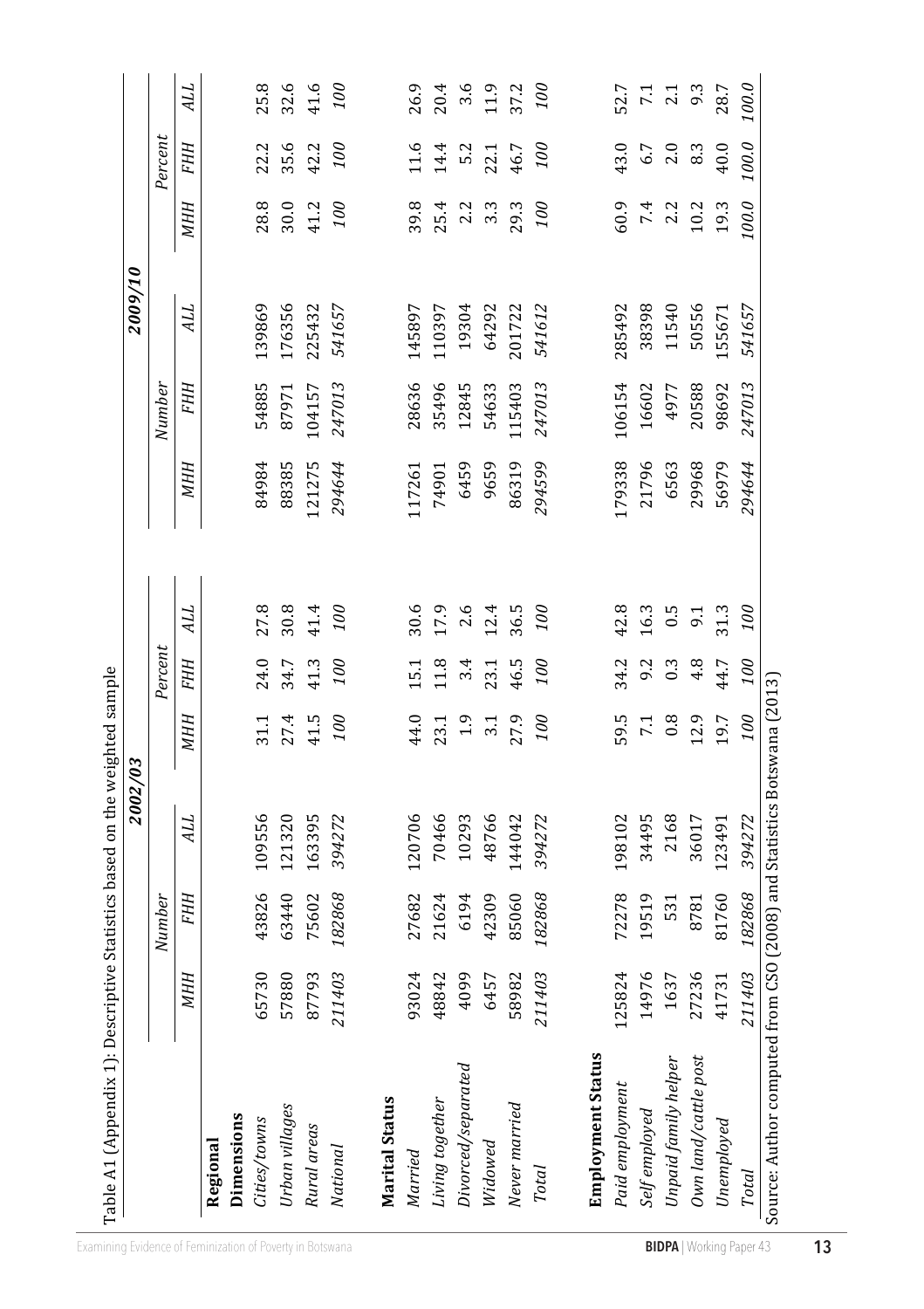| Table A2 (Appendix 2): Descriptive Statistics                          |            |            | based on the unweighted sample |                                    |                                    |                                                                                   |            |                |                           |                    |                                                                    |                                     |
|------------------------------------------------------------------------|------------|------------|--------------------------------|------------------------------------|------------------------------------|-----------------------------------------------------------------------------------|------------|----------------|---------------------------|--------------------|--------------------------------------------------------------------|-------------------------------------|
|                                                                        |            |            | 2002/03                        |                                    |                                    |                                                                                   |            |                | 2009/10                   |                    |                                                                    |                                     |
|                                                                        |            | Number     |                                |                                    | Percent                            |                                                                                   |            | Number         |                           |                    | Percent                                                            |                                     |
|                                                                        | <b>MHH</b> | <b>FHH</b> | ALL                            | <b>MHH</b>                         | <b>FHH</b>                         | ALL                                                                               | <b>MHH</b> | FHH            | ALL                       | <b>MHH</b>         | <b>FHH</b>                                                         | ALL                                 |
| Cities/towns                                                           | 789        | 675        | 1464                           | 23.8                               |                                    |                                                                                   | 1258       | 784            | 2042                      | 30.1               |                                                                    |                                     |
| Urban villages                                                         | 828        | 935        | 1763                           |                                    | 24.6<br>34.1<br>41.2<br>100        | 24.2<br>29.1<br>46.7<br>100                                                       | 1180       | 1259           | 2439                      | 28.2<br>41.6       | $22.1$<br>$35.4$<br>$42.5$<br>$100$                                | 26.4<br>31.5<br>42.0<br>100         |
| Rural areas                                                            | 1696       | 130        | 2826                           | 25.0<br>51.2                       |                                    |                                                                                   | 1739       | 1512           | 3251                      |                    |                                                                    |                                     |
| <b>Total</b>                                                           | 3313       | 2740       | 6053                           | 100                                |                                    |                                                                                   | 4177       | 3555           | 7732                      | 100                |                                                                    |                                     |
| Married                                                                | 1458       | 404        | 1862                           | 44.0                               |                                    |                                                                                   | 1670       | 420            |                           |                    |                                                                    |                                     |
| Living together                                                        | 764        | 346        | 1110                           | $23.1$<br>$1.7$<br>$2.5$<br>$28.7$ | $14.7$<br>$12.6$<br>$3.4$          | $\begin{array}{c} 30.8 \\ 20.7 \\ 10.7 \\ 30.8 \\ 10.7 \\ 100 \\ 100 \end{array}$ | 1054       | 503            | 2090<br>1557              |                    | $11.8$<br>$14.1$<br>$14.3$<br>$14.5$<br>$14.1$<br>$14.5$<br>$14.7$ | 27.0<br>20.1<br>3.7<br>26.7<br>36.7 |
| Divorced/separated                                                     | 57         | 93         | 150                            |                                    |                                    |                                                                                   | 99         | 188            |                           |                    |                                                                    |                                     |
| Widowed                                                                | 84         | 532        | 616                            |                                    |                                    |                                                                                   | 153        | 804            | 287<br>957                |                    |                                                                    |                                     |
| Never married                                                          | 950        | 1365       | 2315                           |                                    | 19.4<br>49.8                       |                                                                                   | 1201       | 1640           | 2841<br>7732              |                    |                                                                    |                                     |
| Total                                                                  | 3313       | 2740       | 6053                           | 100                                | 100                                |                                                                                   | 4177       | 3555           |                           |                    |                                                                    |                                     |
|                                                                        |            |            |                                |                                    |                                    |                                                                                   |            |                |                           |                    |                                                                    |                                     |
| Paid employment                                                        | 2217       | 1290       | 3507                           | 66.9                               |                                    |                                                                                   | 2524       | 1499           | 4023                      |                    |                                                                    |                                     |
| Self employed                                                          | 260        | 290        | 550                            | 7.8                                |                                    |                                                                                   | 315        | 238            |                           |                    |                                                                    |                                     |
| Unpaid family helper                                                   | 17         | $\circ$    | 23                             | 0.5                                | $47.1$<br>$10.6$<br>$0.2$<br>$3.0$ | 57.1<br>5 1 4 8 8<br>5 9 5 8 8                                                    | 89         | $\overline{r}$ | 553<br>160<br>747<br>2249 | $\frac{36}{7}$ 5.1 | $42.7$<br>$40.7$<br>$40.7$<br>$40.4$                               | 52.0<br>7.2<br>9.7<br>9.1<br>29.1   |
| Own land/cattle post                                                   | 268        | 82         | 350                            | 8.1                                |                                    |                                                                                   | 436<br>813 | 311            |                           | $10.4$<br>$19.5$   |                                                                    |                                     |
| Unemployed                                                             | 551        | 1072       | 1623                           | 16.6                               | 39.1                               |                                                                                   |            | 1436           |                           |                    |                                                                    |                                     |
| Total                                                                  | 3313       | 2740       | 6053                           | 00                                 | oo                                 | 00                                                                                | 4177       | 3555           | 7732                      | oo                 | 100                                                                | 100                                 |
| Source: Author computed from CSO (2008) and Statistics Botswana (2013) |            |            |                                |                                    |                                    |                                                                                   |            |                |                           |                    |                                                                    |                                     |
|                                                                        |            |            |                                |                                    |                                    |                                                                                   |            |                |                           |                    |                                                                    |                                     |

 $\ddot{\phantom{a}}$  $\ddot{\phantom{a}}$ - ਚੌ